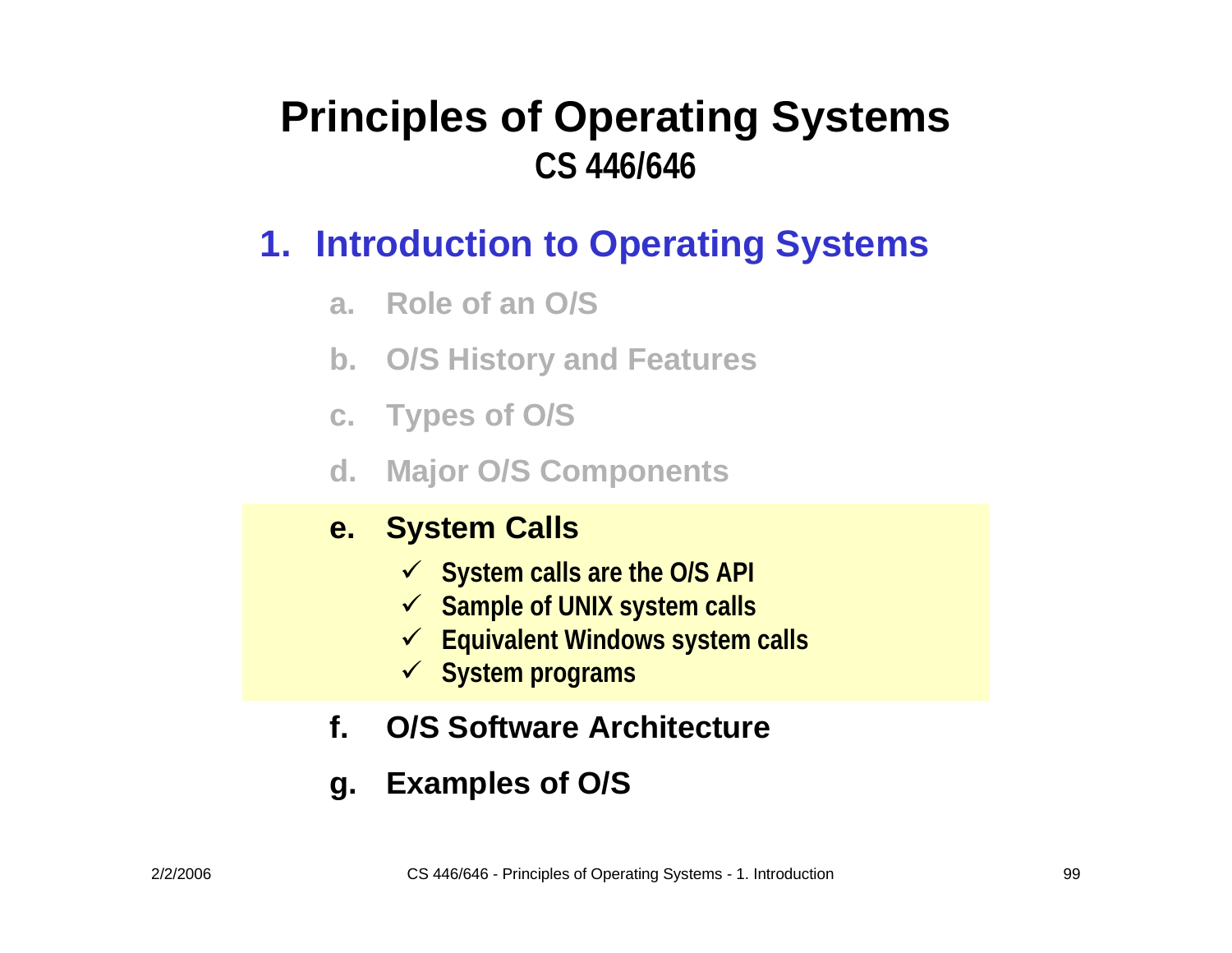¾ **Location of the system calls in the Molay view**



#### **The system calls are the mandatory interface between the user programs and the O/S**

2/2/2006 CS 446/646 - Principles of Operating Systems - 1. Introduction 100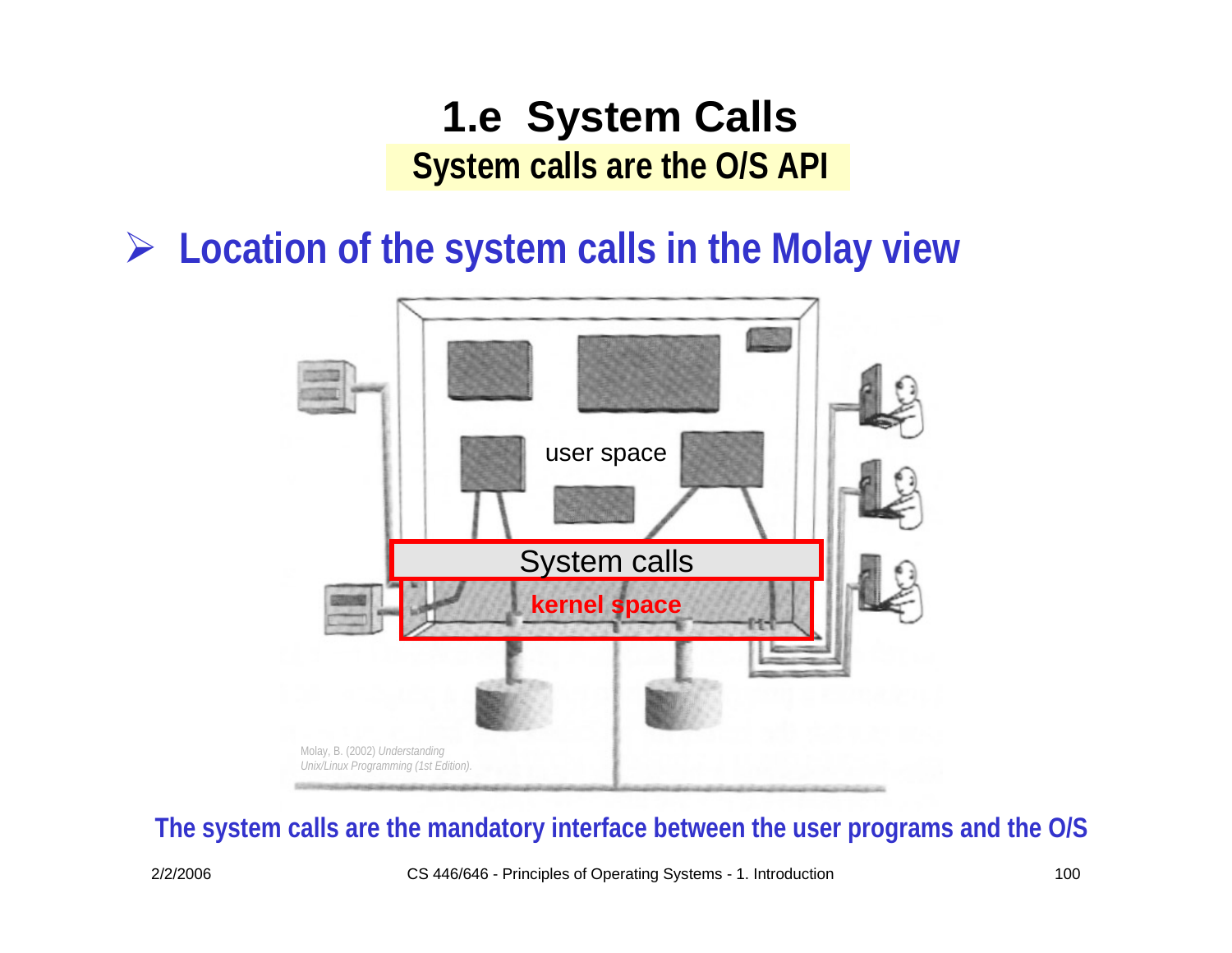¾ **Location of the system calls in the Tanenbaum view**



**The system calls are the mandatory interface between the user programs and the O/S**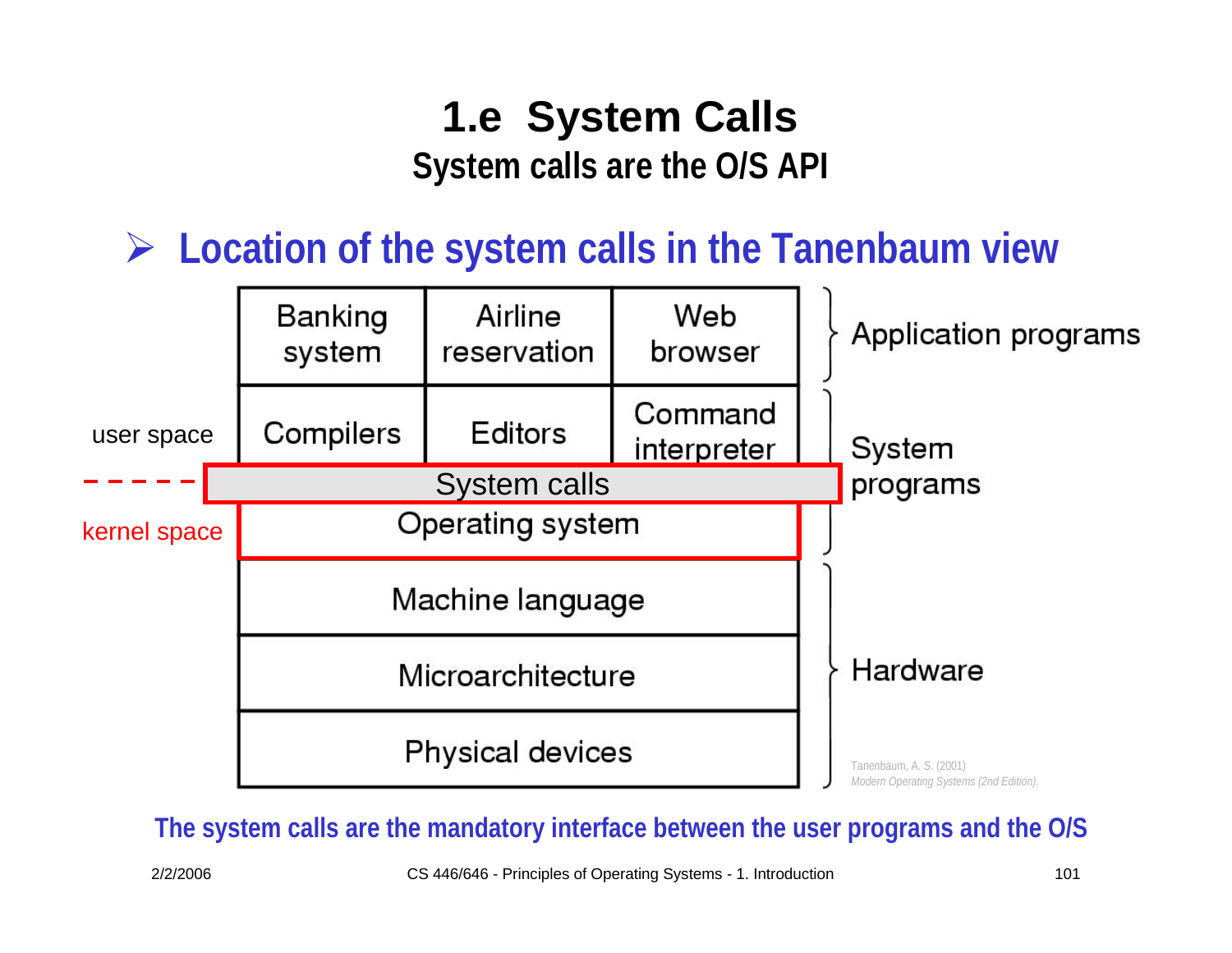¾ **All programs needing resources must use system calls**



- $\checkmark$ system calls are the only entry points into the kernel and system
- $\checkmark$  most UNIX commands are actually library functions and utility programs (e.g., shell interpreter) built on top of the system calls
- $\checkmark$  however, the distinction between library functions and system calls is not critical to the programmer, only to the O/S designer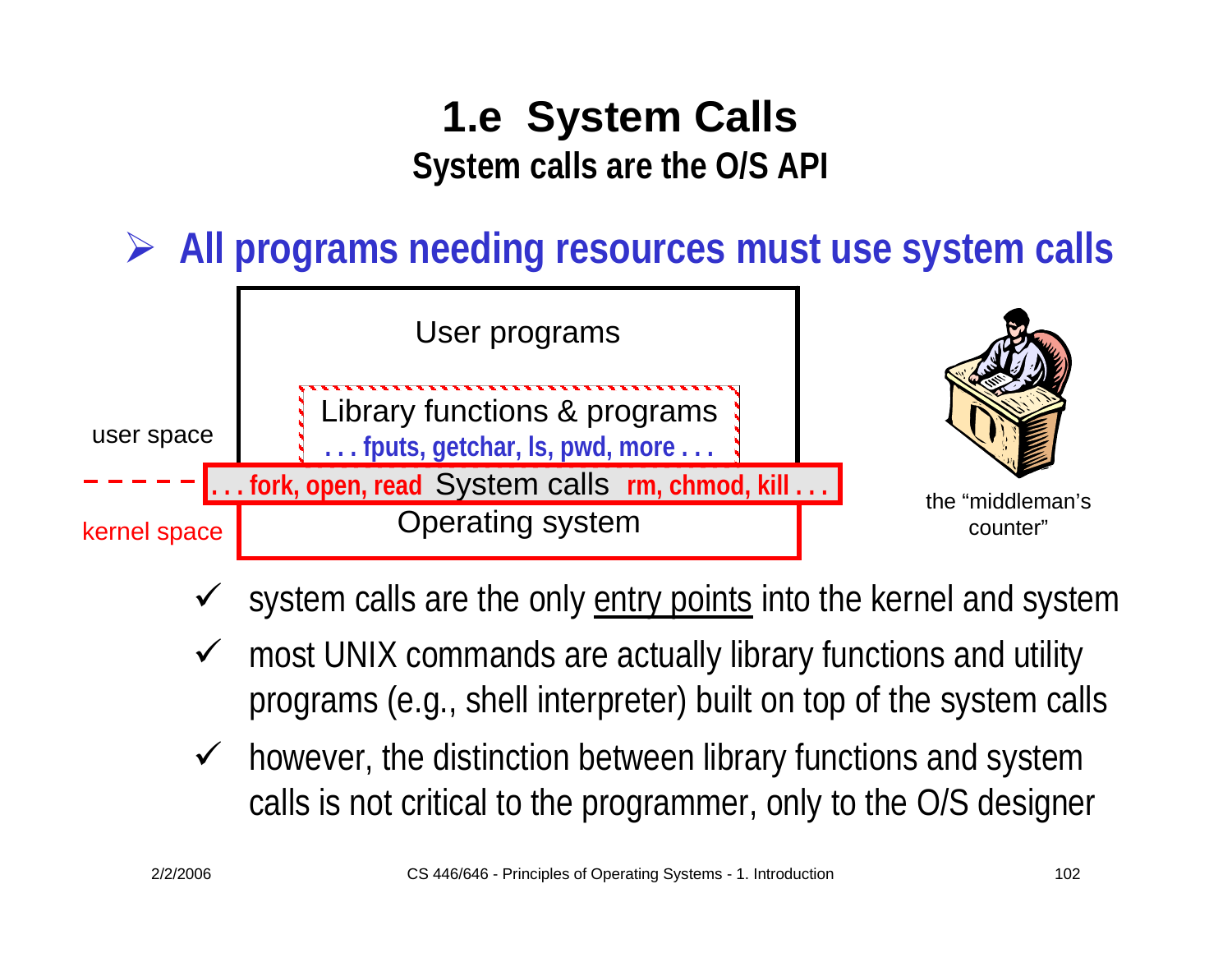```
...int main(...)
{
   ...if ((pid = fork()) == 0) // create a process
  {
      fprintf(stdout, "Child pid: %i\n", getpid());
      err = execvp(command, arguments); // execute child
                                            // process
      fprintf(stderr, "Child error: %i\n", errno);
      exit(err);
  }
  else if (pid > 0) // we are in the
                                            { // parent process
      fprintf(stdout, "Parent pid: %i\n", getpid());
      pid2 = waitpid(pid, &status, 0); // wait for child
      ... // process
  }
   ...return 0;
}
```
**Sample 1: imple menting a shell command interpreter with system calls and library functions**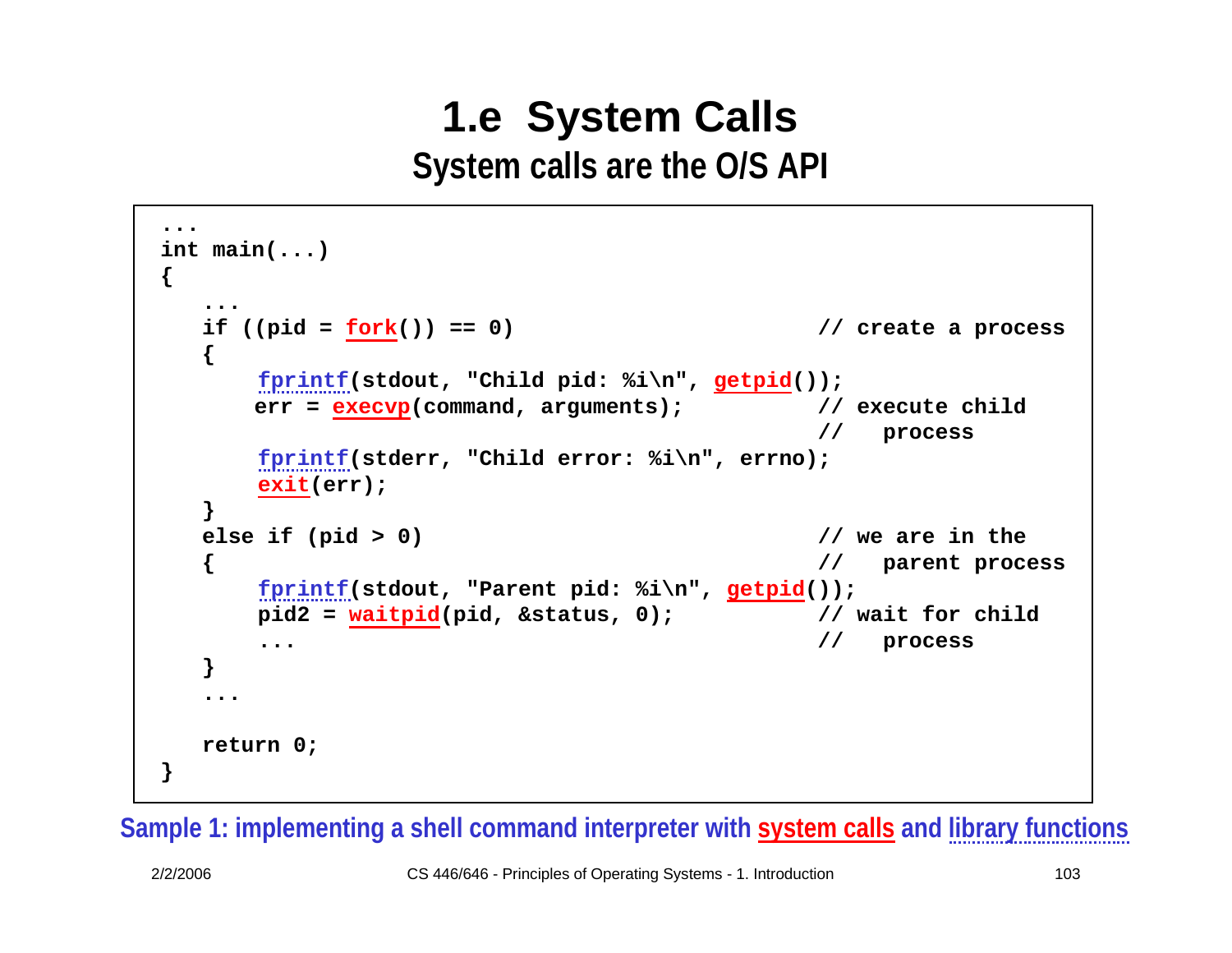```
...int main(int ac, char *av[])
{
  ...if ((fp = fopen(*av, "r")) != NULL) { // open file
     while (fgets(line, 512, fp)) { // read next line
         if (num_of_lines == 24) 
{ // is screen full?
            while ((c = getchar()) != EOF) { // prompt user
                switch (c) {
               case 'q': ... // prepare to quit
               case ' ': ... // prepare to show
                ... // one more screen
                }
            }
         }
         if (fputs(line, stdout) == EOF) // show line
            exit(1); // or finish
         }
         num_of_lines++; // count line
     }
     fclose(fp) // close file
      ...
```
**Sample 2: imple menting the more command with system calls and library functions**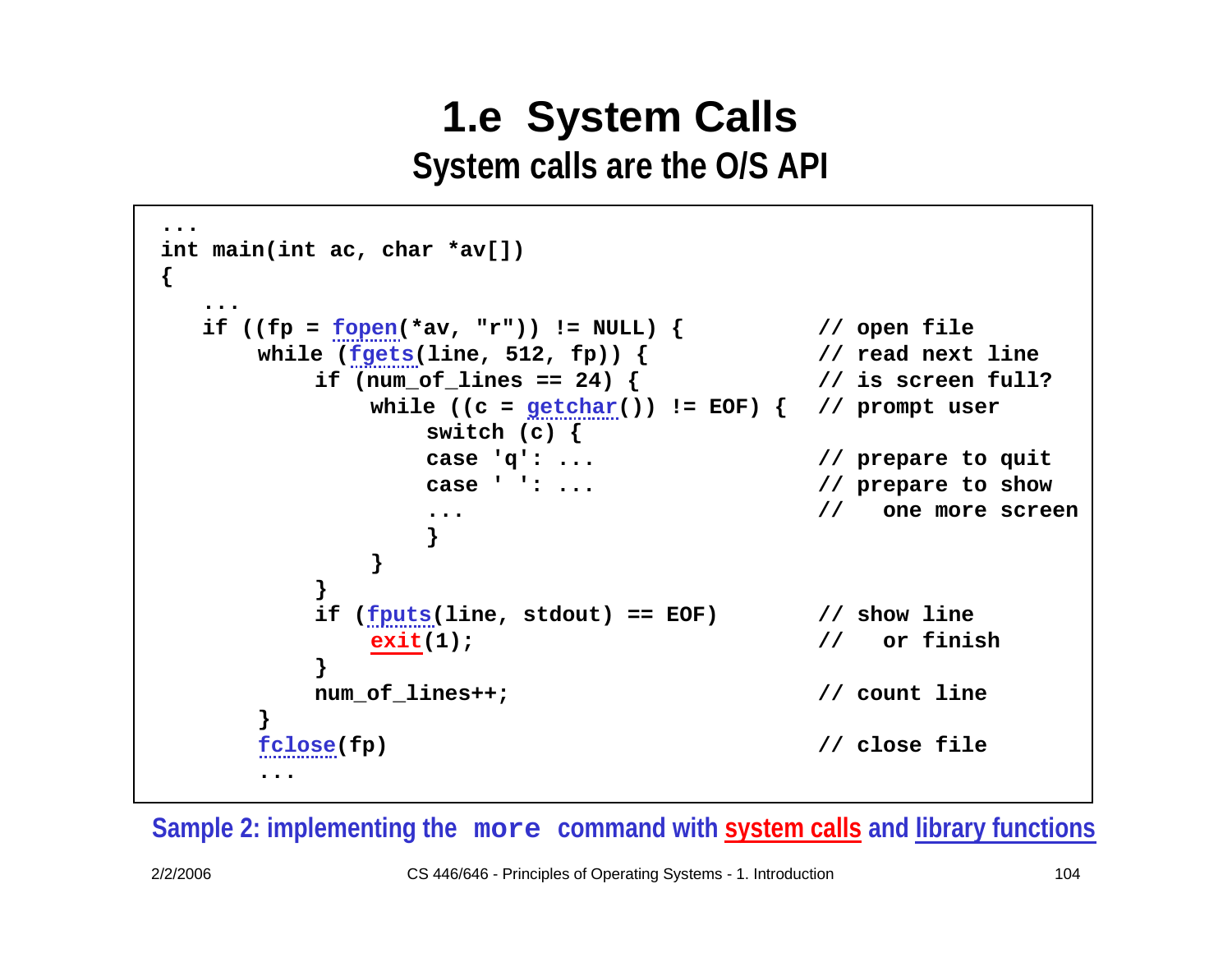

**Difference between C library functions and system calls**

2/2/2006 CS 446/646 - Principles of Operating Systems - 1. Introduction 105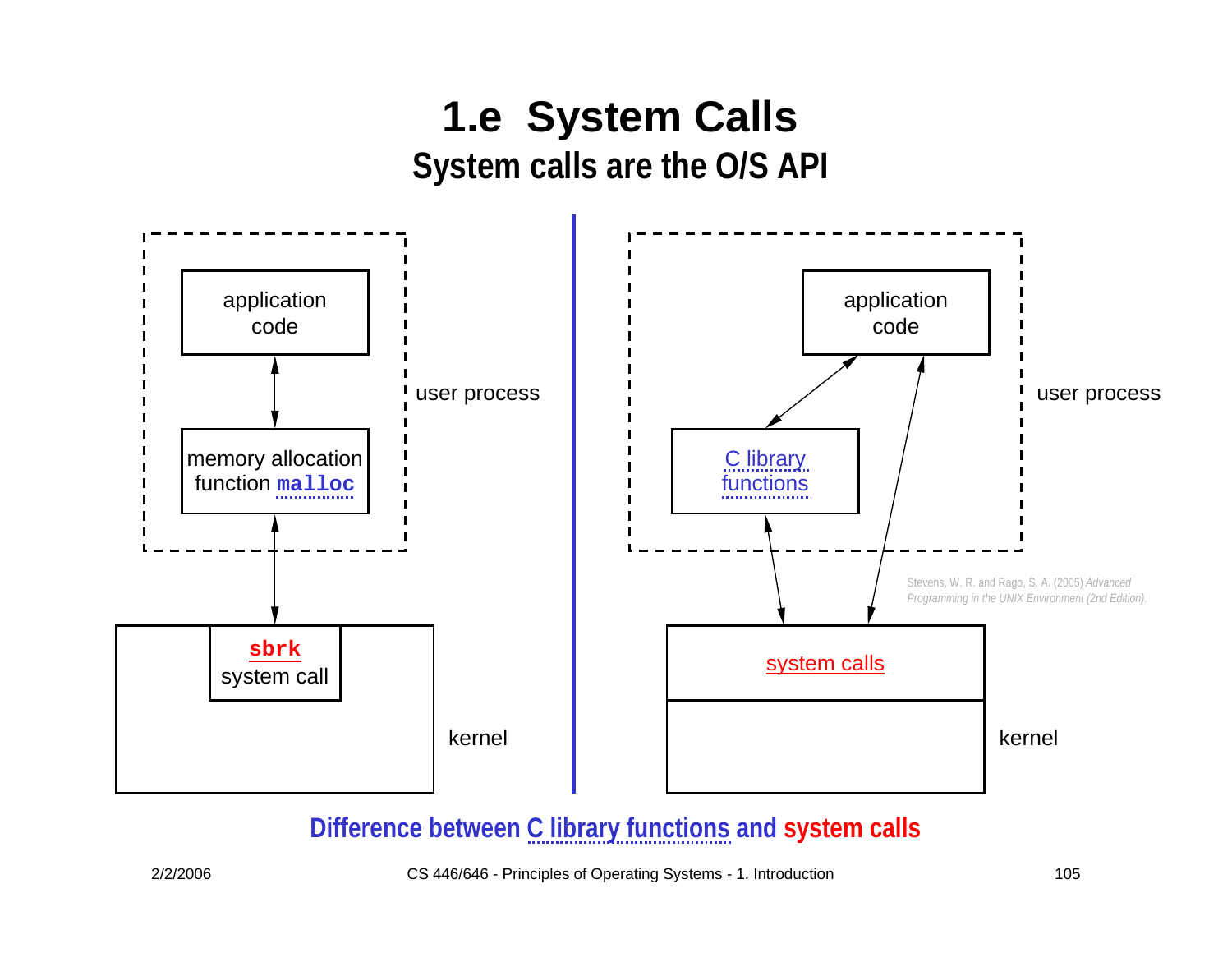- ¾ **System calls (UNIX Manual Section 2)**
	- $\checkmark$  system calls offer back-end, low-level services, which are fixed
	- $\checkmark$  for example: **sbrk** only increases or decreases a process's address space by a specified number of bytes
- ¾ **Library functions (UNIX Manual Section 3)**
	- $\checkmark$  library functions offer convenient front-end services that contain higher-level logic
	- ◆ ex: malloc uses sbrk to implements a particular memory allocation strategy, which can be changed
	- ◆ ex: **printf** uses **write** and prints formatted text
	- $\checkmark$ some library functions don't use the kernel: **strcpy**, **atoi**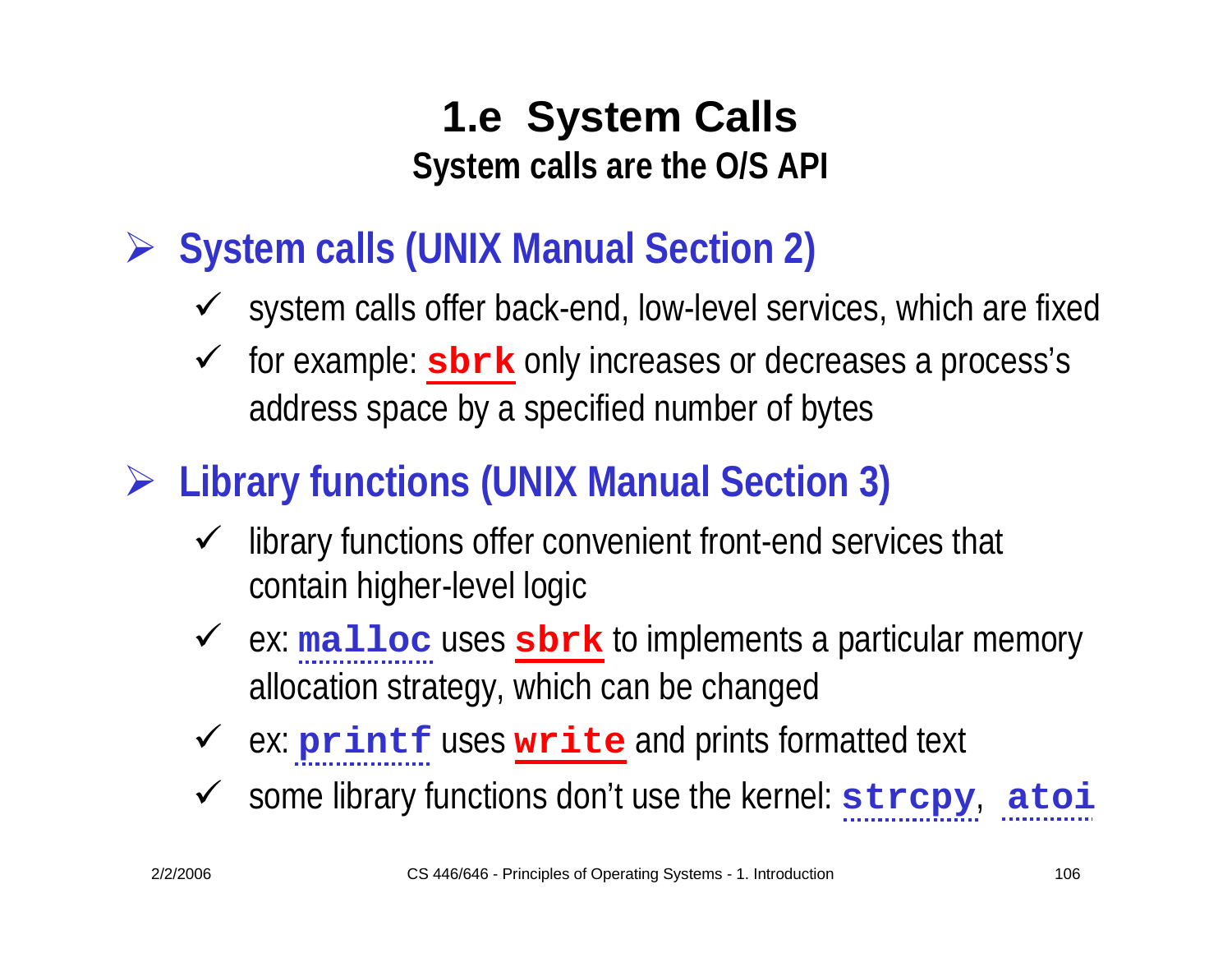

Note: In truth, the system call functions are themselves utility functions wrapping the actual system trap instructions. A system call function invokes the kernel service of the same name by (a) placing the arguments in registers and (b) executing the machine instruction that will generate a software interrupt in the kernel.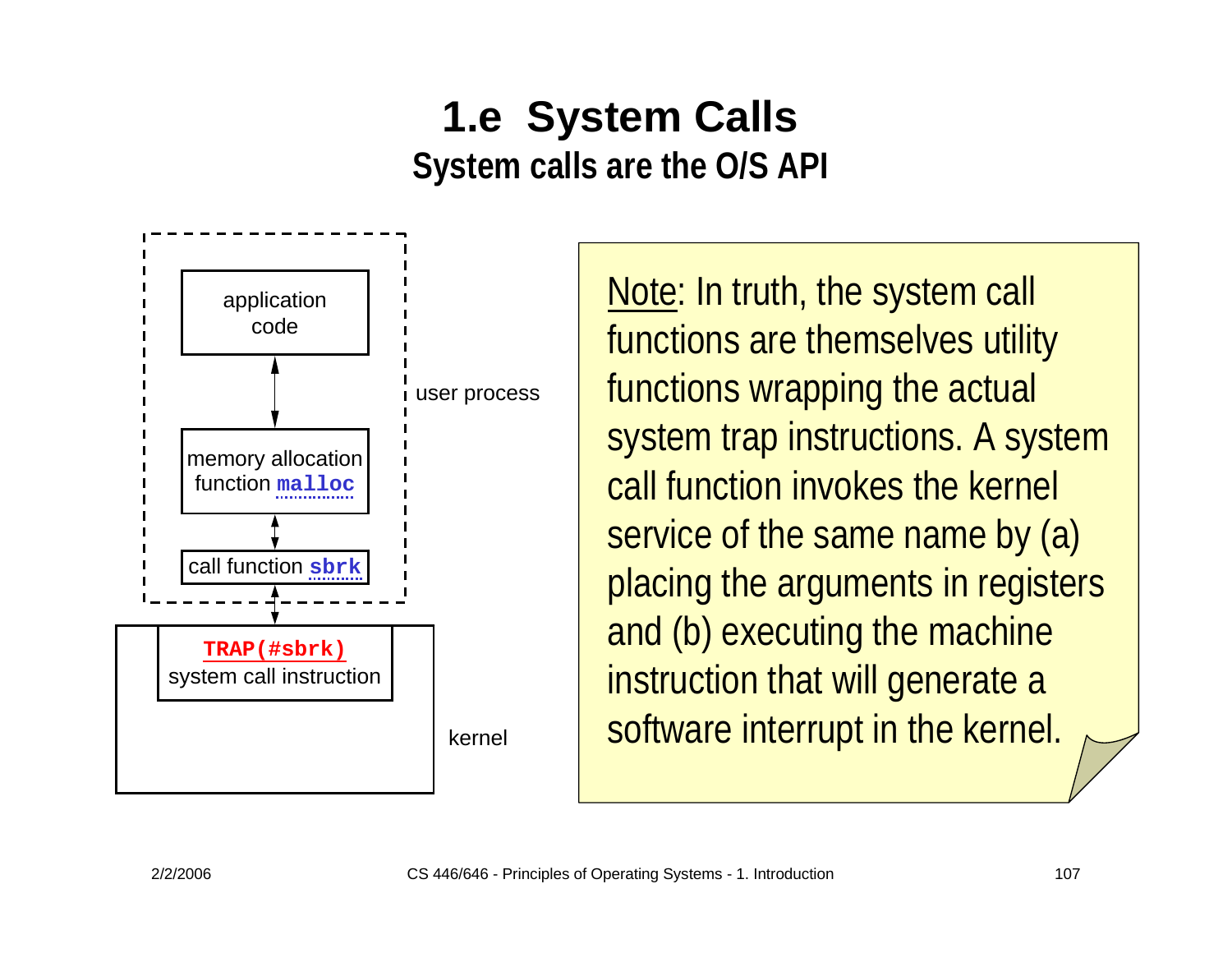# ¾ **Steps in making a system call (voluntary interrupt)**



2/2/2006

CS 446/646 - Principles of Operating Systems - 1. Introduction 108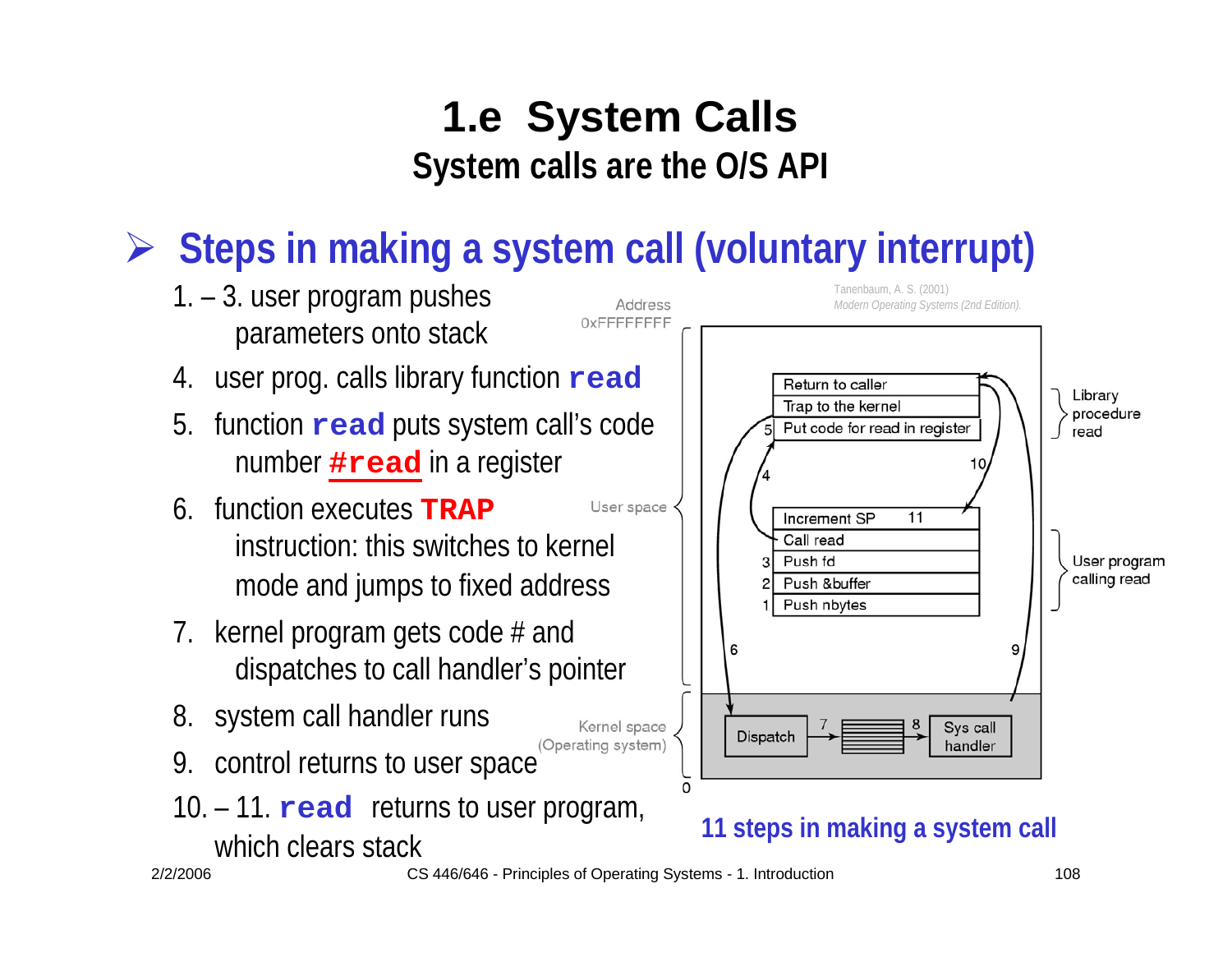Note: 3 methods to pass parameters between a process and the O/S

- $\checkmark$  pass parameters in registers
- $\checkmark$  store parameters in a table in memory, and pass table address as a parameter in a register
- ◆ parameters pushed (stored) onto the stack by the program, and popped off the stack by the O/S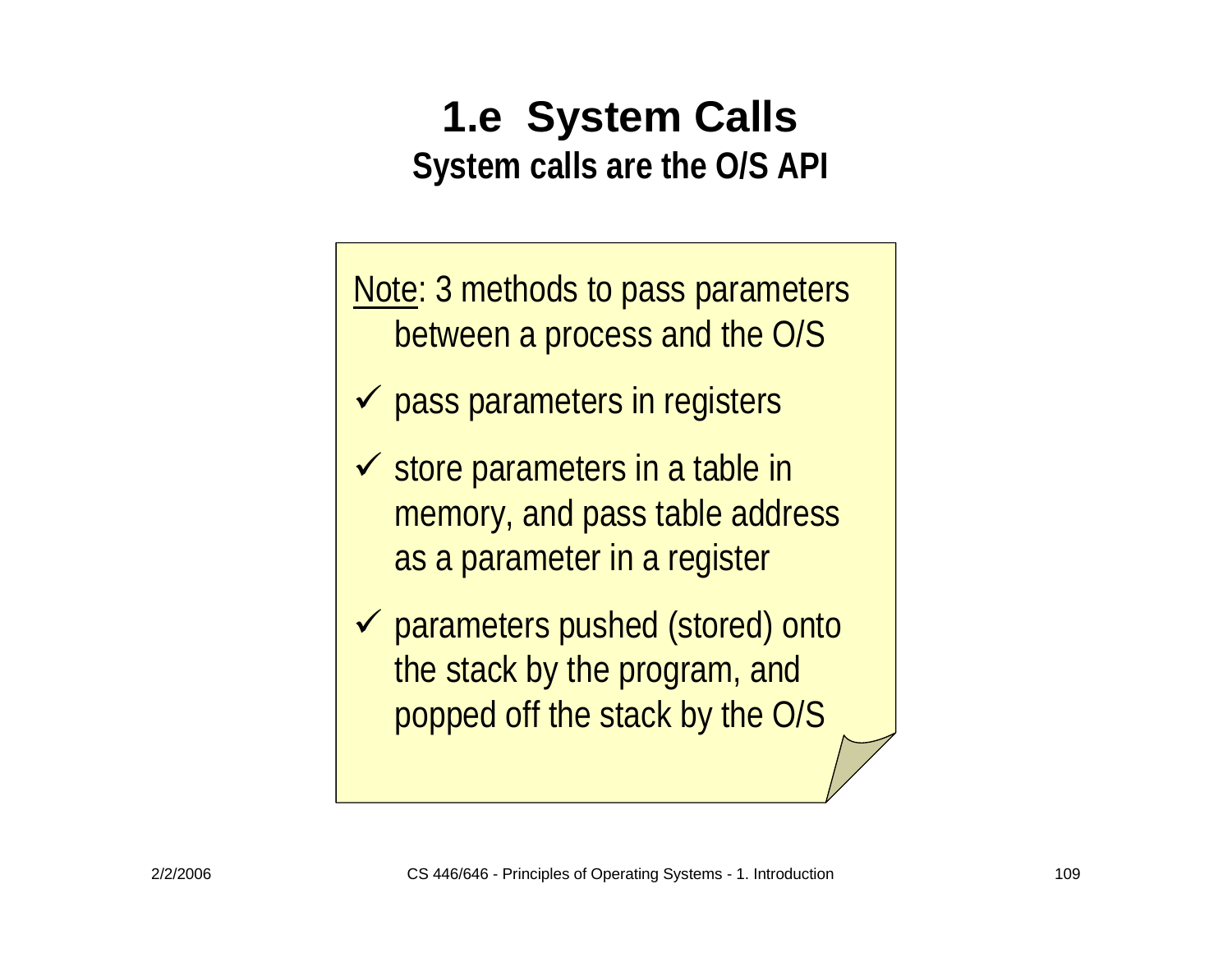¾ **Main categories of system calls**

- $\checkmark$  process creation and management
- $\checkmark$  main-memory management
- $\checkmark$  file access
- $\checkmark$  directory and file-system management
- $\checkmark$  I/O handling
- $\checkmark$  protection

# $\checkmark$  networking

 $\checkmark$  information maintenance (time)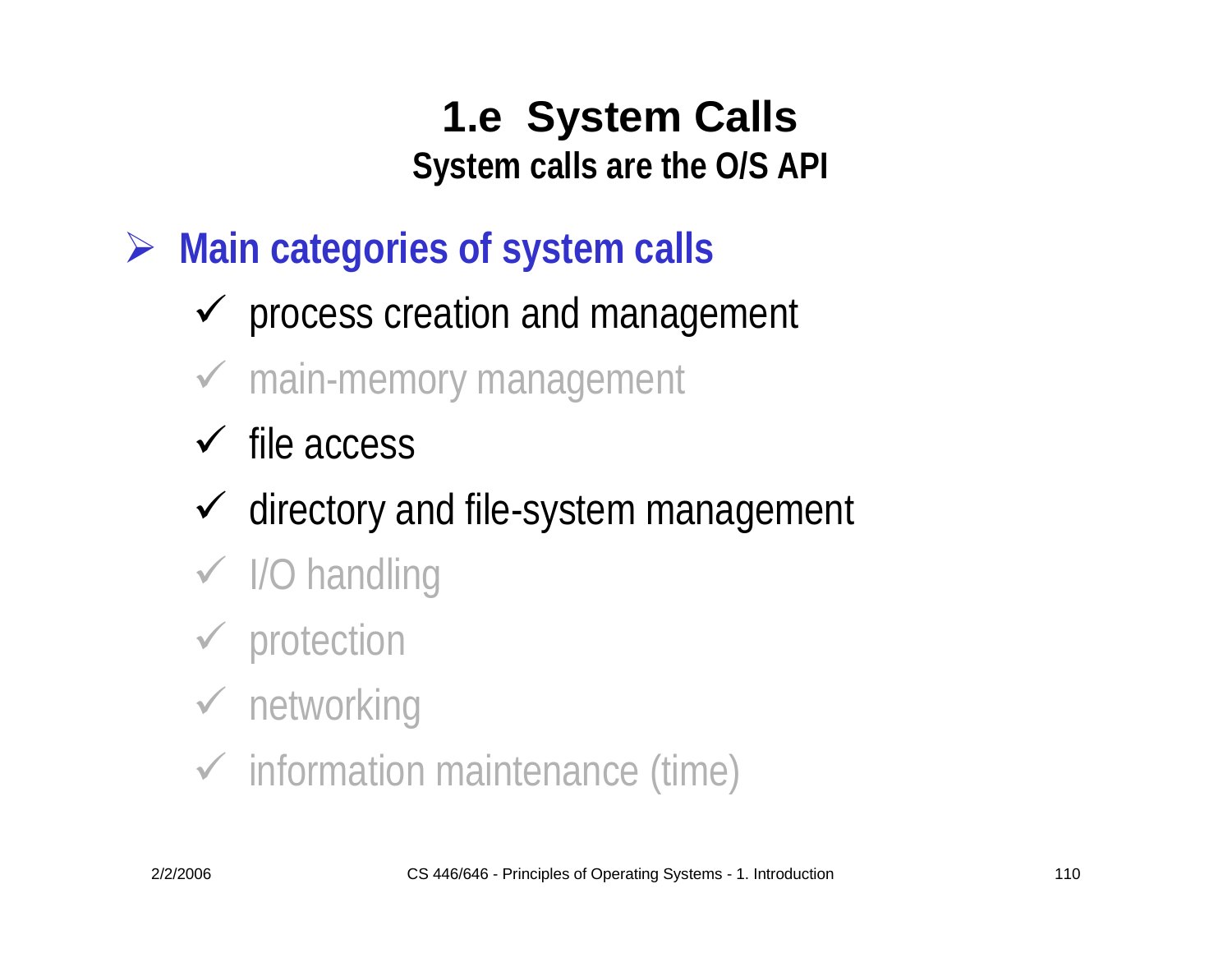¾ **A few common system calls for process control**

$$
\checkmark \text{ pid} = \underline{\text{fork}}()
$$

create a child process identical to the parent

- 9 **err = execve(name, argv, ...)** replace a process's core image
- 9 **pid = waitpid(pid, ...)** wait for a child process to terminate

#### 9 **exit(status)**

terminate process execution, returning status

#### 9 **err = kill(pid, signal)**

send a signal to a process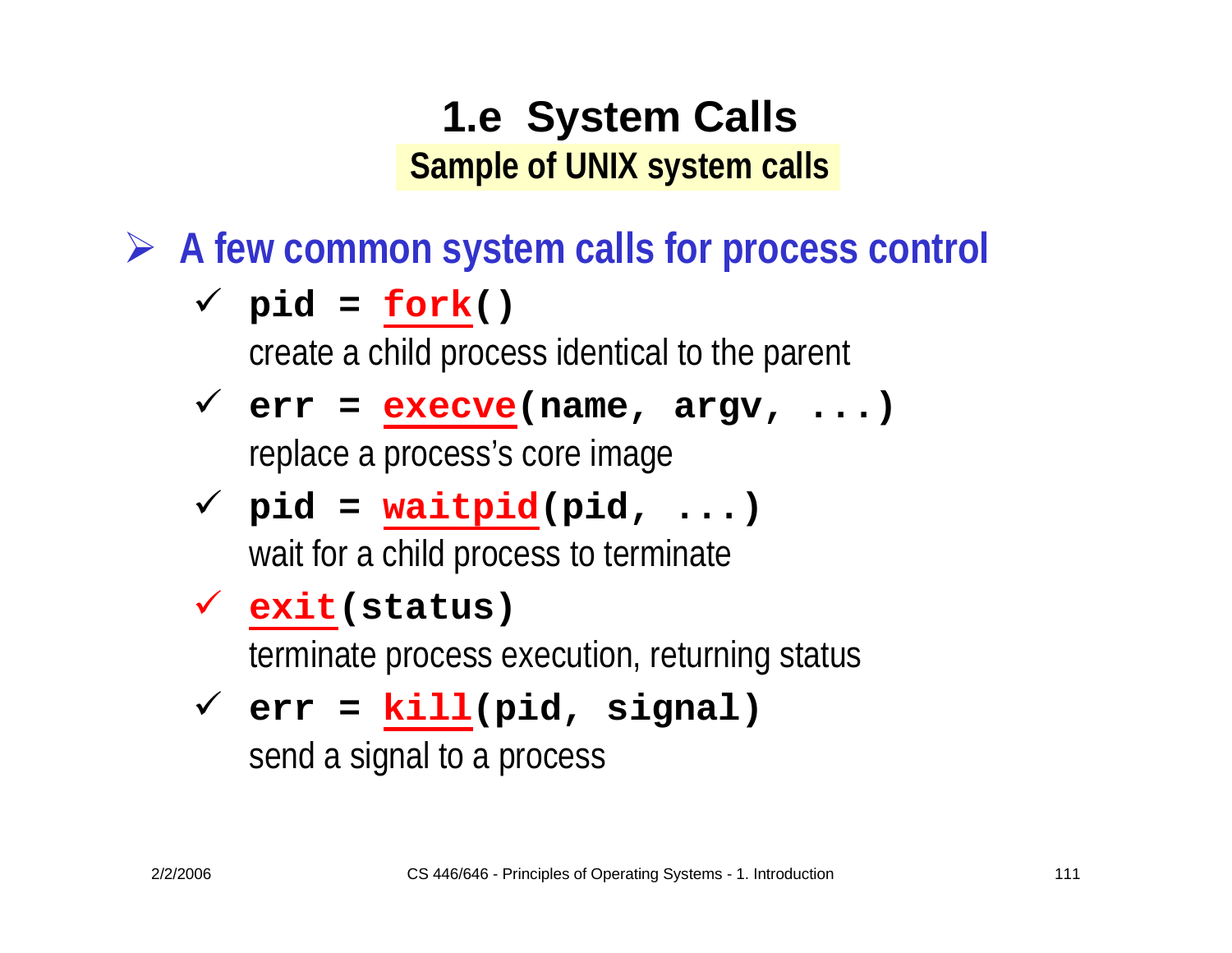¾ **A few common system calls for file access**

- $\checkmark$  fd = open(file, how, ...) open a file for reading, writing or both
- $\checkmark$  err = close(fd) close an open file
- 9 **n = read** / **write(fd, buffer, nbytes)** read (write) data from a file (buffer) into a buffer (file)
- 9 **err = stat(name, &buf)** get a file's status information
- 9 **err = chmod(name, mode)** change a file's protection bits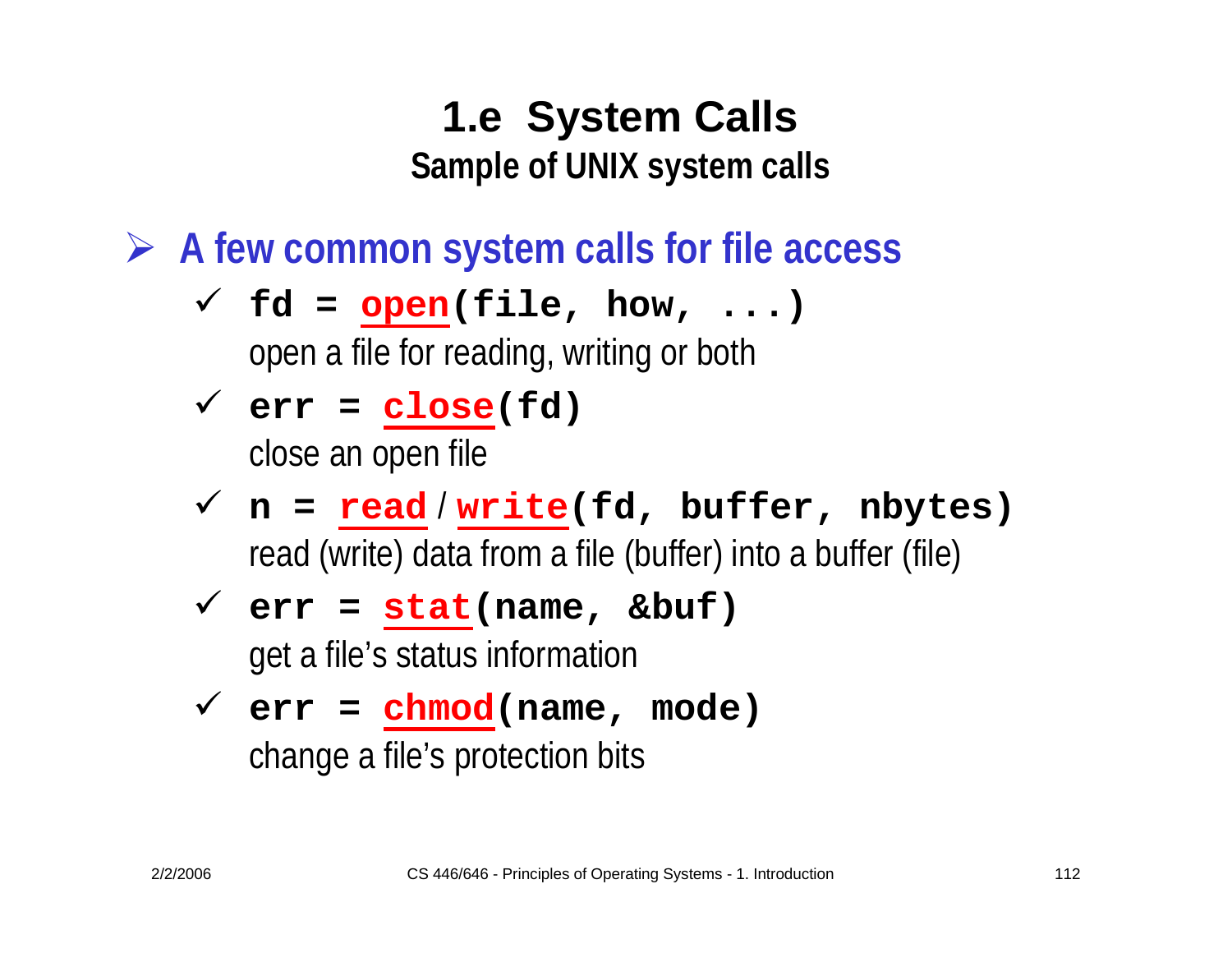¾ **A few common system calls for directory management**

- $\checkmark$  err =  $mkdir(name, mode)$ create a new directory
- $\checkmark$  err = rmdir(name) remove an empty directory
- 9 **err = chdir(dirname)** change the working directory
- $\checkmark$  err =  $link(name1, name2)$ create a new entry, name2, pointing to name1

$$
\checkmark \text{ err} = \text{mount}(\text{name}, \text{path}, \text{how})
$$
\nmount a file system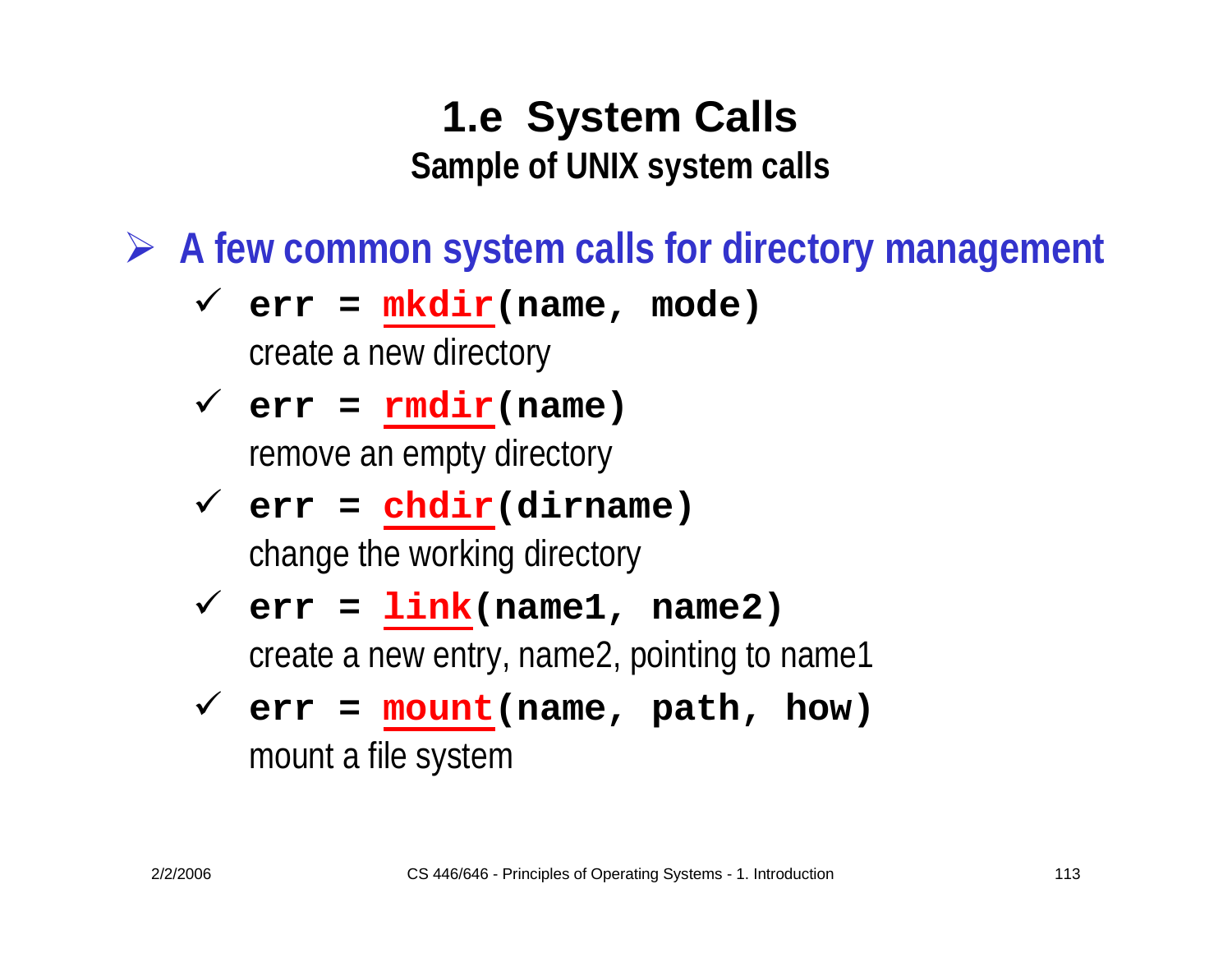Note: The detailed effect of these commands will become clearer in subsequent chapters. For now, you can find the complete documentation of all UNIX calls, library routines and commands in the man(ual) pages, by typing:

**> man** *command*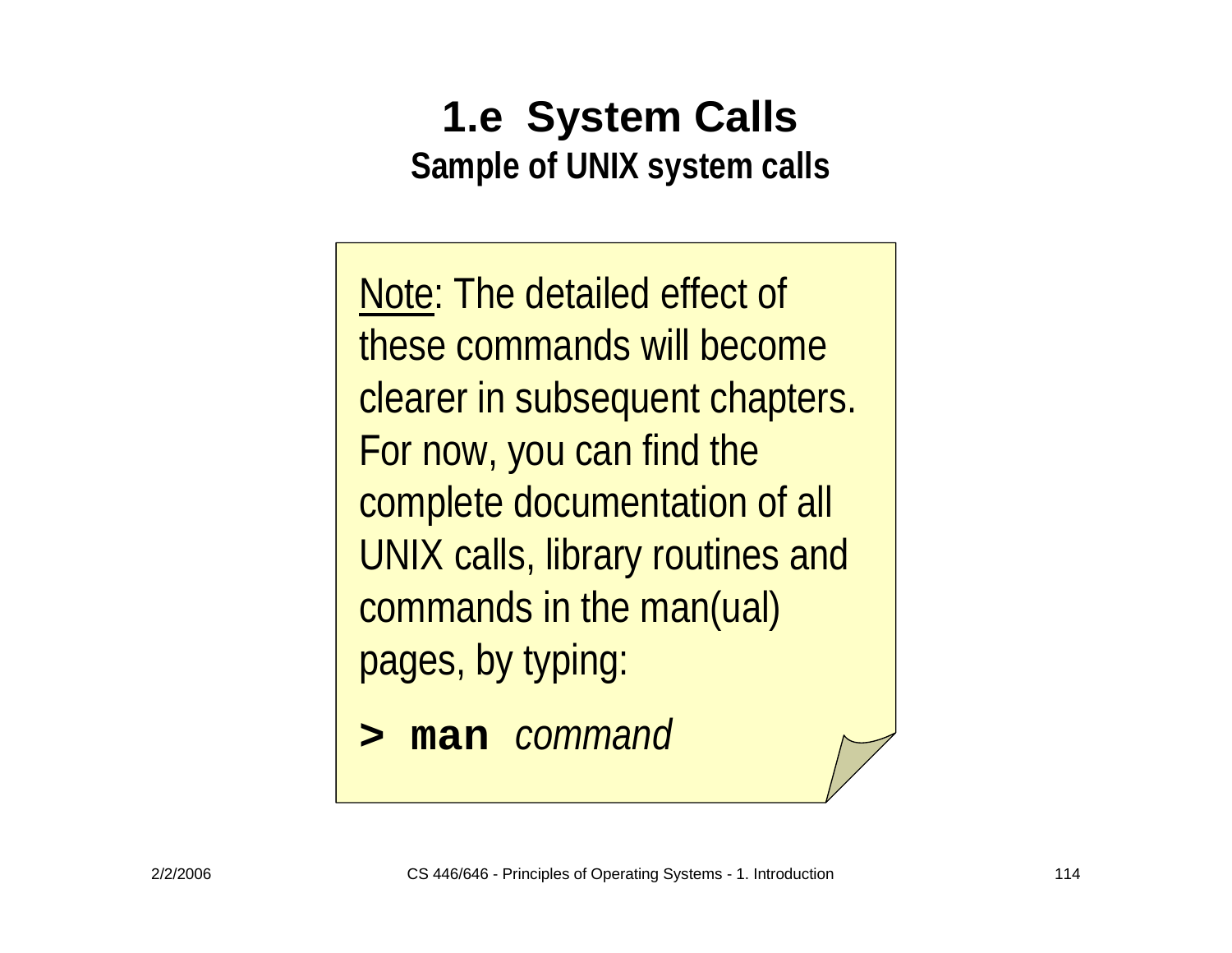# **1.e System Calls**

#### **Equivalent Windows system calls**

| <b>UNIX</b>  | Win32                      | <b>Description</b>                                 |  |  |
|--------------|----------------------------|----------------------------------------------------|--|--|
| fork         | <b>CreateProcess</b>       | Create a new process                               |  |  |
| waitpid      | WaitForSingleObject        | Can wait for a process to exit                     |  |  |
| execve       | (none)                     | CreateProcess = fork + execve                      |  |  |
| exit         | <b>ExitProcess</b>         | Terminate execution                                |  |  |
| open         | CreateFile                 | Create a file or open an existing file             |  |  |
| close        | CloseHandle                | Close a file                                       |  |  |
| read         | ReadFile                   | Read data from a file                              |  |  |
| write        | WriteFile                  | Write data to a file                               |  |  |
| <b>Iseek</b> | <b>SetFilePointer</b>      | Move the file pointer                              |  |  |
| stat         | <b>GetFileAttributesEx</b> | Get various file attributes                        |  |  |
| mkdir        | CreateDirectory            | Create a new directory                             |  |  |
| rmdir        | RemoveDirectory            | Remove an empty directory                          |  |  |
| link         | (none)                     | Win32 does not support links                       |  |  |
| unlink       | <b>DeleteFile</b>          | Destroy an existing file                           |  |  |
| mount        | (none)                     | Win32 does not support mount                       |  |  |
| umount       | (none)                     | Win32 does not support mount                       |  |  |
| chdir        | SetCurrentDirectory        | Change the current working directory               |  |  |
| chmod        | (none)                     | Win32 does not support security (although NT does) |  |  |
| kill         | (none)                     | Win32 does not support signals                     |  |  |
| time         | GetLocalTime               | Get the current time                               |  |  |

#### **The Win32 API calls roughly correspond to the UNIX calls**

*Modern Operating Systems (2nd Edition).*  Tanenbaum, A. S. (2001)<br>Modern Operating Systems (2nd Edition). Tanenbaum, A. S. (2001)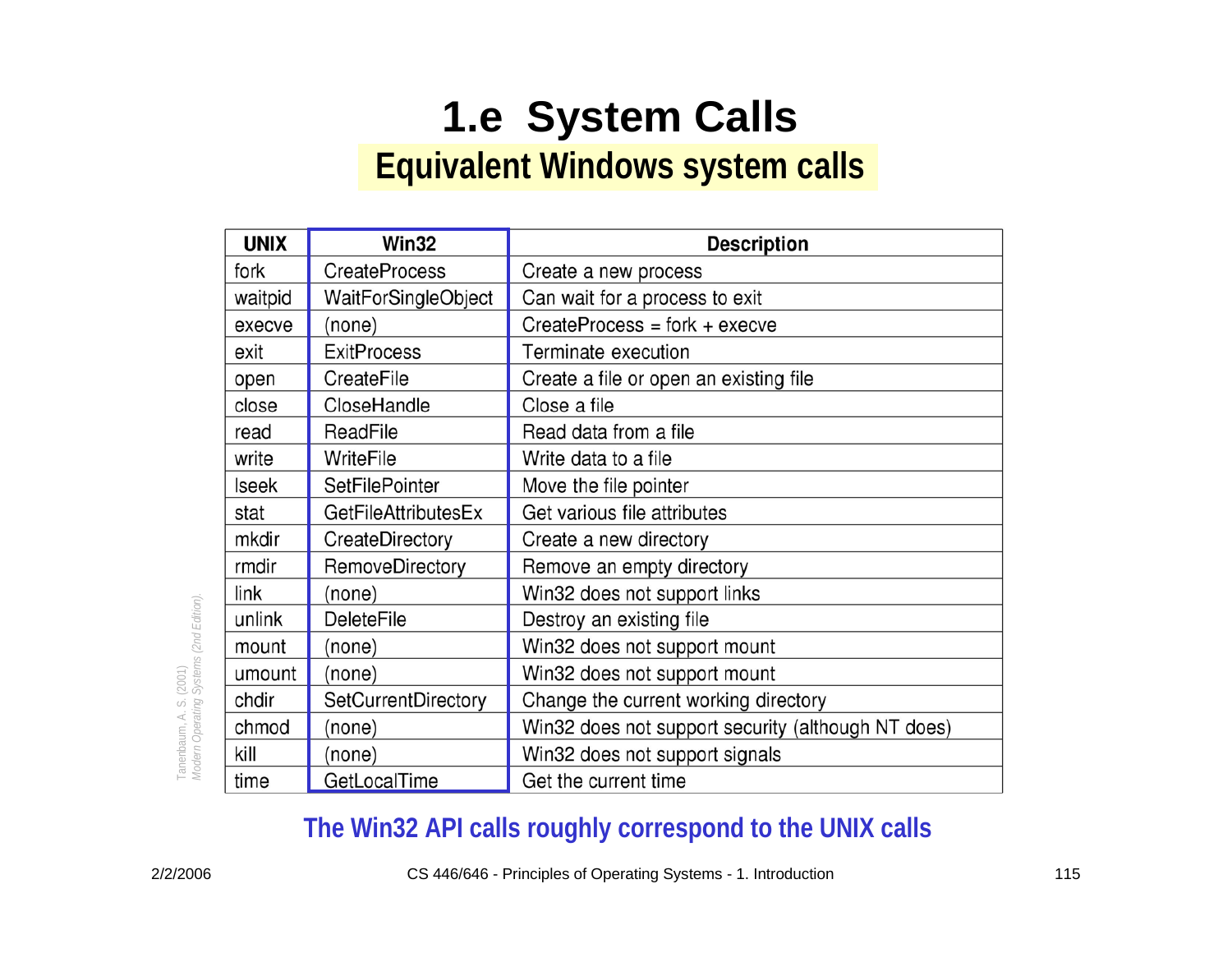¾ **System programs are tools that help other programs**

- $\checkmark$  not strictly part of the O/S, but provide a convenient environment for program development and execution ("utilities")
- $\checkmark$ they range from simple library functions to full-fledged editors
- $\checkmark$  most users' view of the operating system is defined by the system programs, not the actual low-level system calls
- ¾ **Most important system programs**
	- $\checkmark$ programs that **launch** programs: command interpreters (shells)
	- $\checkmark$  programs that help **compile** programs: compilers, assemblers, linkers, loaders, debuggers
	- $\checkmark$ programs that help **develop** programs: text editors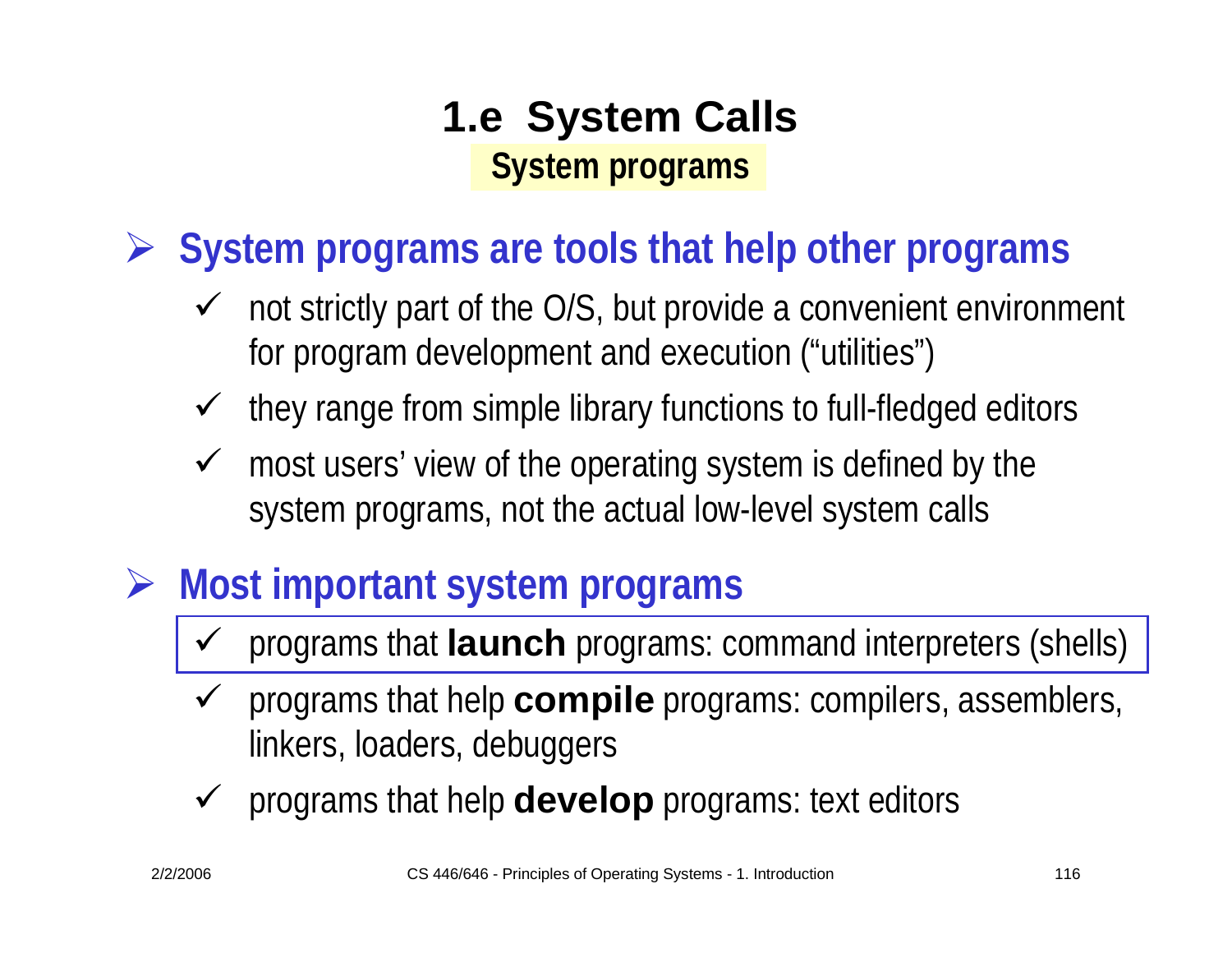#### ¾ **Command-Line Interpreter (CLI) shells**

| login as: doursat<br>doursat@banyan.cse.unr.edu's password:<br>ast login: Tue Aug 30 18:06:13 2005 from loa2.cse.unr.ed.                     |  |  |  |  |  |  |  |  |  |
|----------------------------------------------------------------------------------------------------------------------------------------------|--|--|--|--|--|--|--|--|--|
| Department of Computer Science and Engineering at UNR                                                                                        |  |  |  |  |  |  |  |  |  |
| For extended message of the day: http://info.cse.unr.edu/<br>For help: http://www.cse.unr.edu/~help<br>------------------------------------- |  |  |  |  |  |  |  |  |  |
| Send problems to root@cse.unr.edu                                                                                                            |  |  |  |  |  |  |  |  |  |
| Please ssh to remote1-remote3 for software development                                                                                       |  |  |  |  |  |  |  |  |  |
| You have mail.<br>doursat@banyan ~ > 1s<br>esktop     old login scripts public html     Recherche (<br>doursat@banyan ~ > 1s -1<br>cotal 8   |  |  |  |  |  |  |  |  |  |
| irwxr-xr-x 2 doursat staff - 512 Aug 26 14:09 Desktop                                                                                        |  |  |  |  |  |  |  |  |  |
| drwx------ 2 doursat staff 512 Jul 7 14:06 old login scripts<br>drwx-----x 4 doursat staff         1024 Aug 28 17:54 public html             |  |  |  |  |  |  |  |  |  |
| irwx------ 7 doursat staff 512 Aug 22 14:29 Recherche                                                                                        |  |  |  |  |  |  |  |  |  |
| doursat@banyan ~ > 1s -1 public html                                                                                                         |  |  |  |  |  |  |  |  |  |
|                                                                                                                                              |  |  |  |  |  |  |  |  |  |

#### **A Bourne-Again Shell (bash) session on banyan.cse.unr.edu**

2/2/2006 CS 446/646 - Principles of Operating Systems - 1. Introduction 117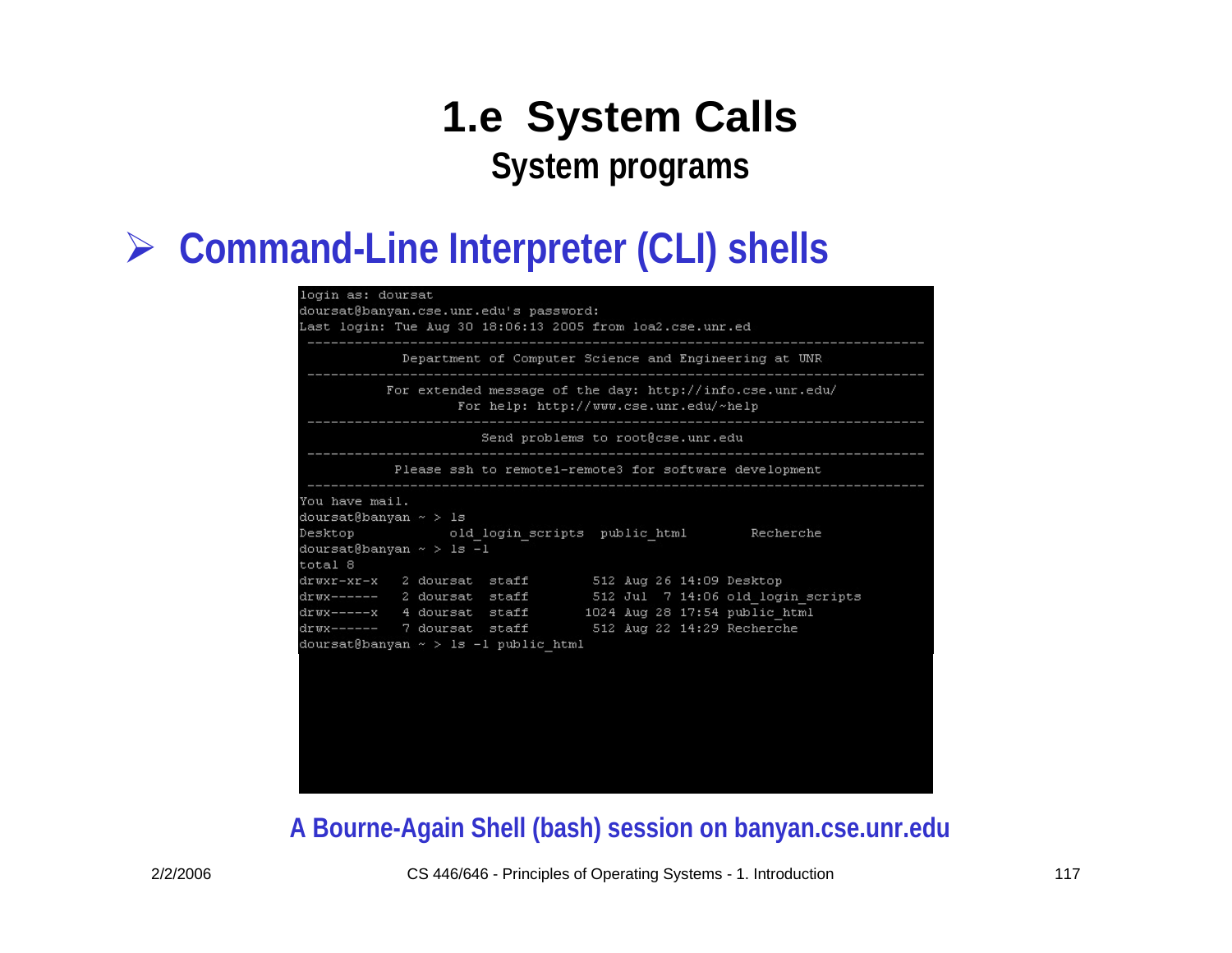#### ¾**Graphical User Interface (GUI) shells**



#### **One of the many X Window graphical user interfaces available for Linux**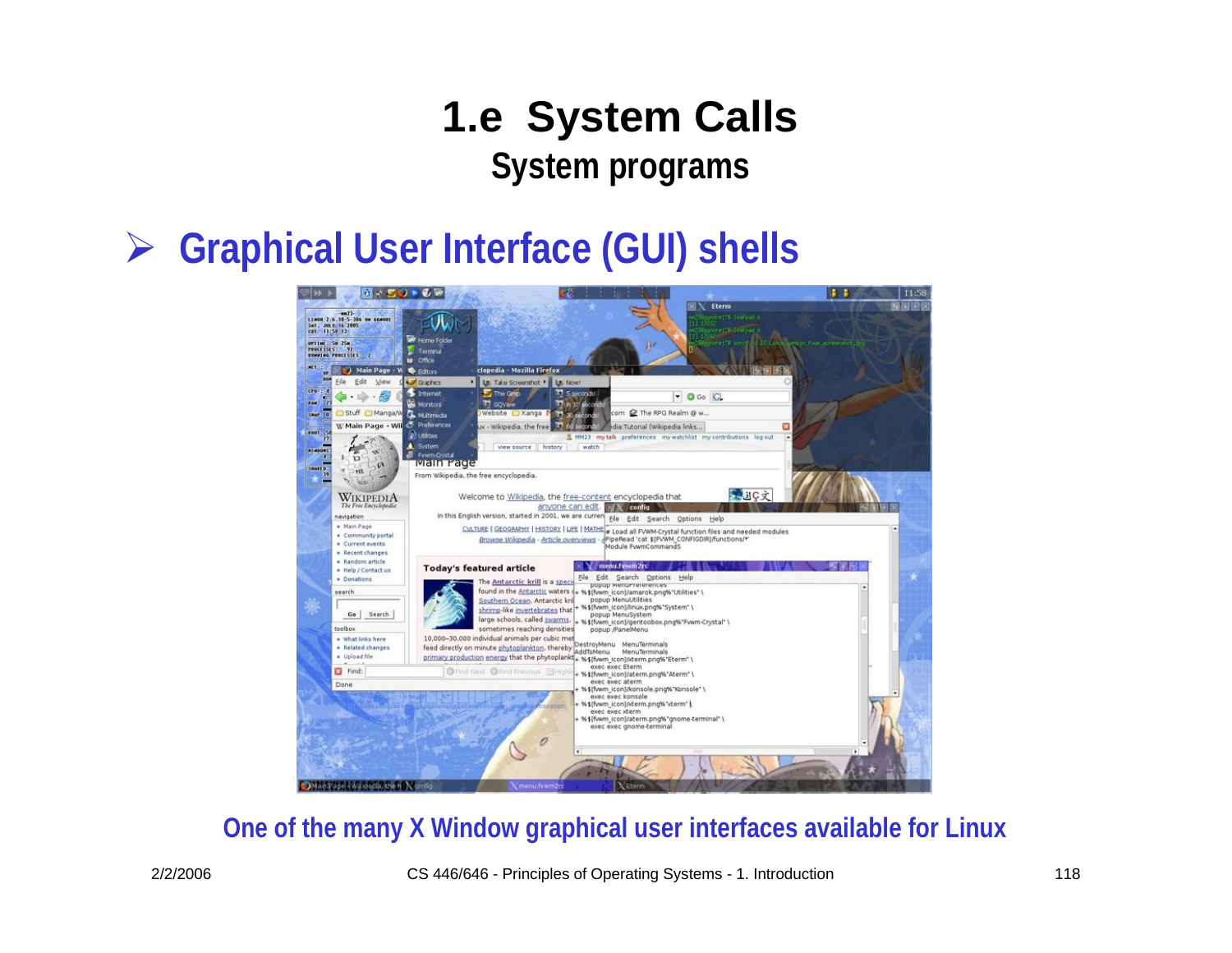### ¾ **The "shell" is the outer envelope of the O/S**

- $\checkmark$  the shell is a program that presents a primary interface between the user and the O/S
- $\checkmark$  most often runs as a special user program when user logs in
- $\checkmark$  Command-Line Interface (CLI) shells
	- the user types commands that are interpreted by the shell as system calls, library functions or other programs
- $\checkmark$  Graphical User Interface (GUI) shells
	- $\blacksquare$  offer an ergonomic metaphor of direct manipulation of graphical images and widgets, in addition to text
	- $\blacksquare$ more user-friendly but less control
	- E often wrapped around a CLI core

2/2/2006 CS 446/646 - Principles of Operating Systems - 1. Introduction 119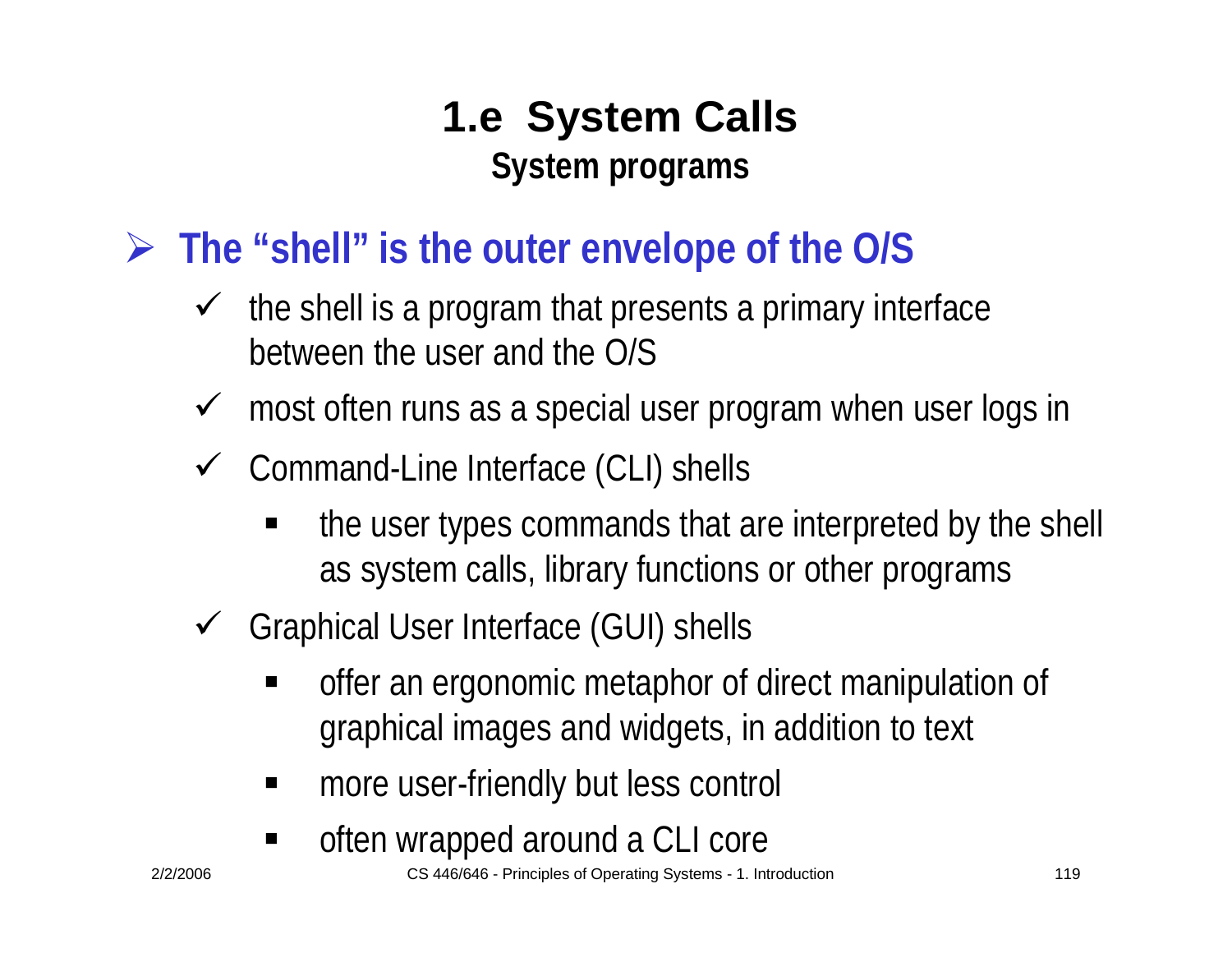#### **1. Introduction to Operating Systems**

- **a. Role of an O/S**
- **b. O/S History and Features**
- **c. Types of O / S**
- **d. Major O/S Components**

#### **e. System Calls**

- 9 **System calls are the O/S API**
- 9 **Sample of UNIX system calls**
- 9 **Equivalent Windows system calls**
- 9 **System programs**
- **f.O/S Software Architecture**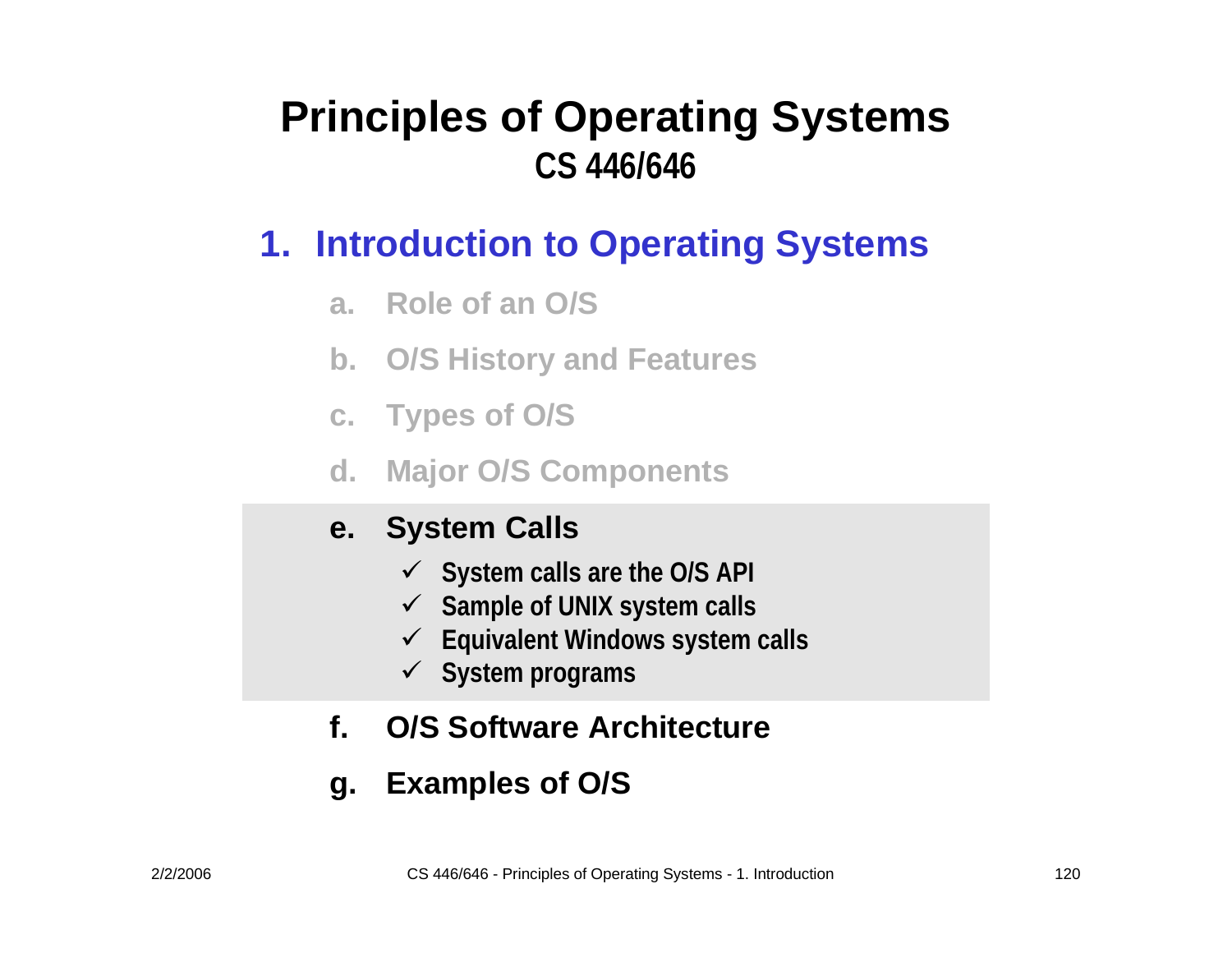#### **1. Introduction to Operating Systems**

- **a. Role of an O/S**
- **b. O/S History and Features**
- **c. Types of O / S**
- **d. Major O/S Components**
- **e. System Calls**

#### **f.O/S Software Architecture**

- 9 **Why software architecture?**
- 9 **Monolithic structure**
- 9 **Layered structure**
- **<del>✓</del> Microkernel & modular structure**
- 9 **Virtual machines**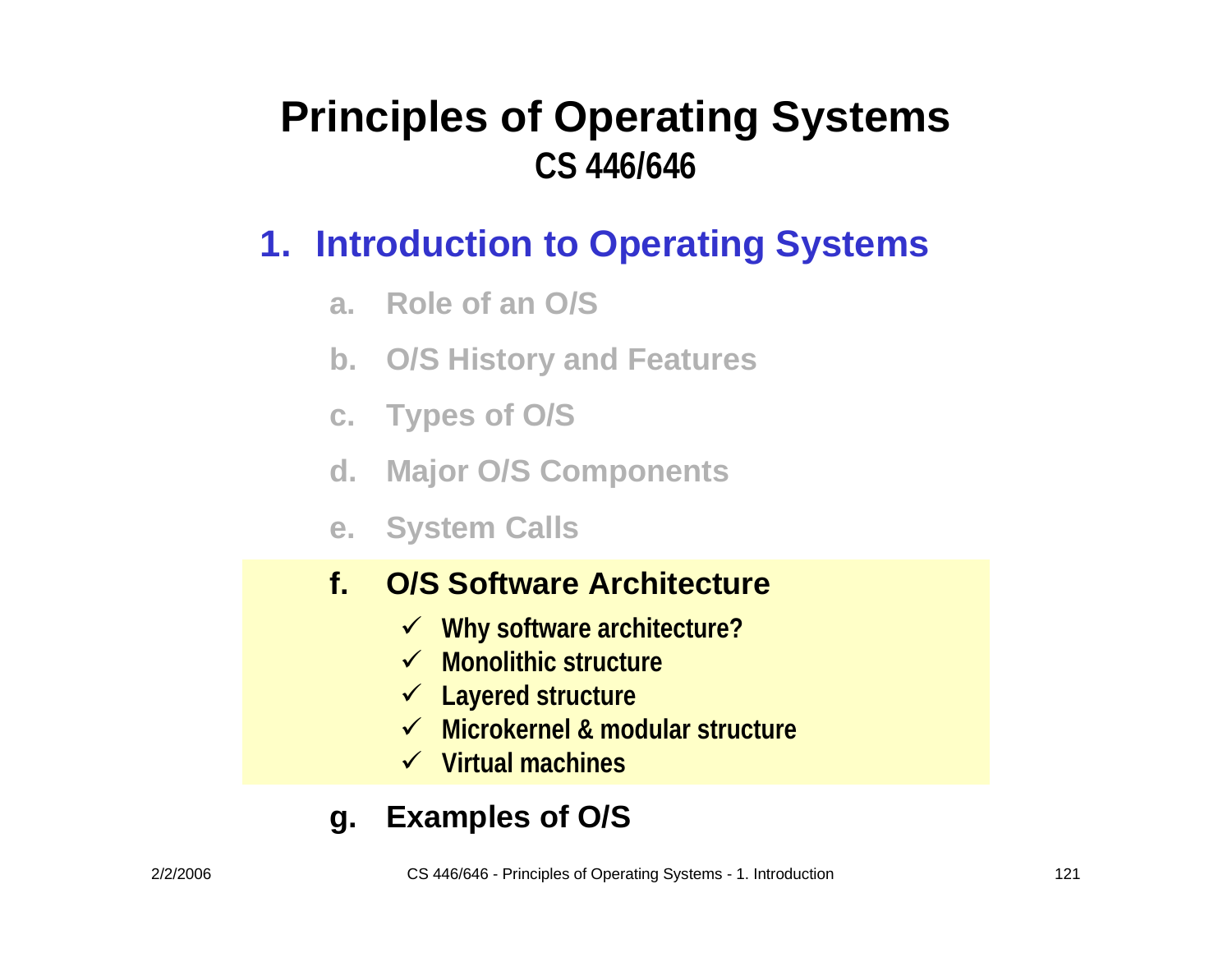# **1.f Operating System Software Architecture**

**Why software architecture?**

After our view of an O/S from the outside (the system calls interface), we take a look inside and examine the different O/S software structures that have been tried.

Note: Good software architecture principles apply to any software, not just operating systems.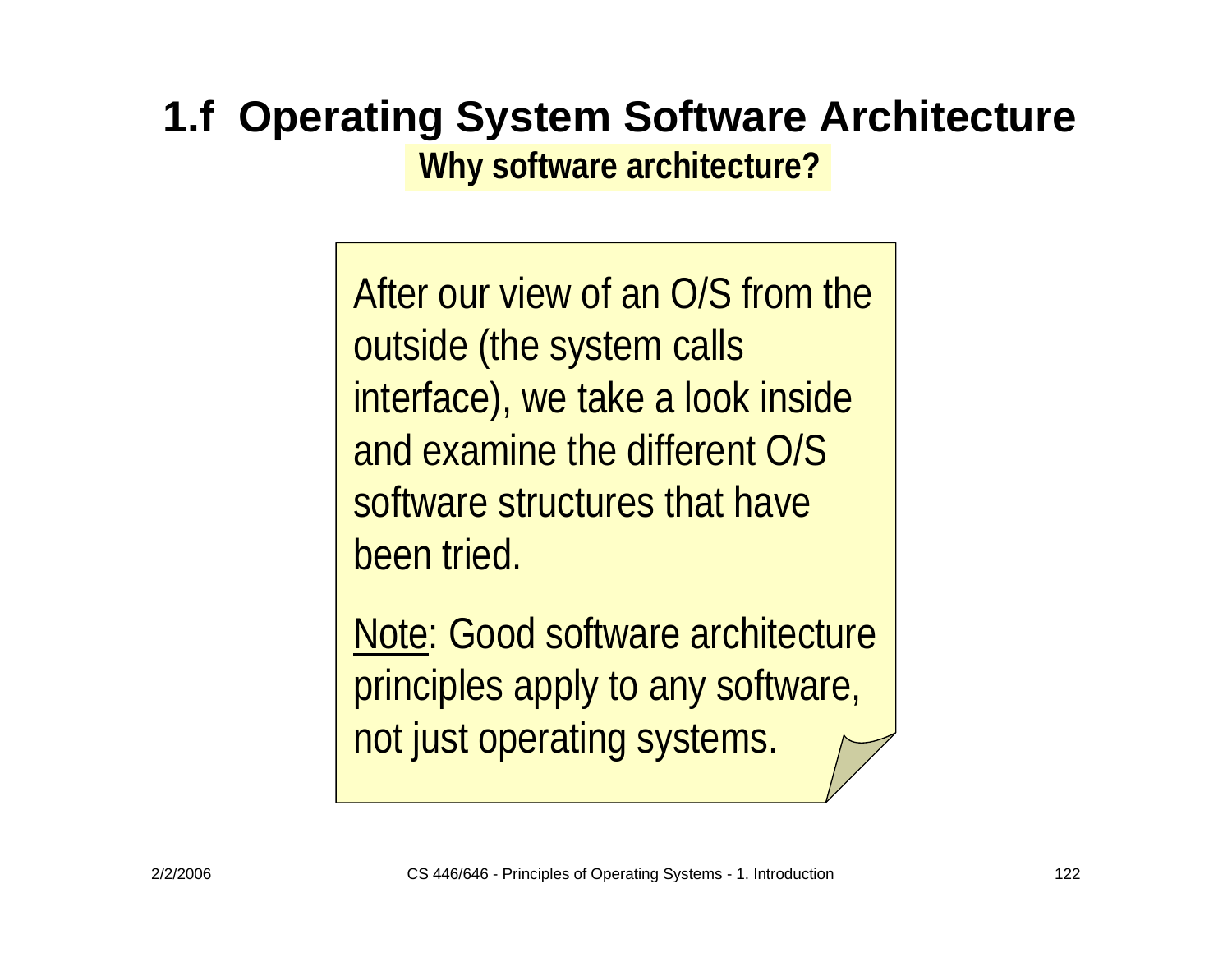#### **1.f Operating System Software Architecture Why software architecture?**

¾ **Operating systems have become huge complex beasts**

| Year | <b>System</b>     | Code Size               |  |
|------|-------------------|-------------------------|--|
| 1963 | <b>CTSS</b>       | 32,000 words            |  |
| 1964 | OS/360            | 1 million instructions  |  |
| 1975 | <b>Multics</b>    | 20 million instructions |  |
| 1990 | Windows 3.1       | 3 million SLOC          |  |
| 2000 | Windows NT 4.0    | 16 million SLOC         |  |
| 2002 | Windows XP        | 40 million SLOC         |  |
| 2000 | Red Hat Linux 6.2 | 17 million SLOC         |  |
| 2001 | Red Hat Linux 7.1 | 30 million SLOC         |  |
| 2002 | Debian 3.0        | 104 million SLOC        |  |
| 2005 | Debian 3.1        | 213 million SLOC        |  |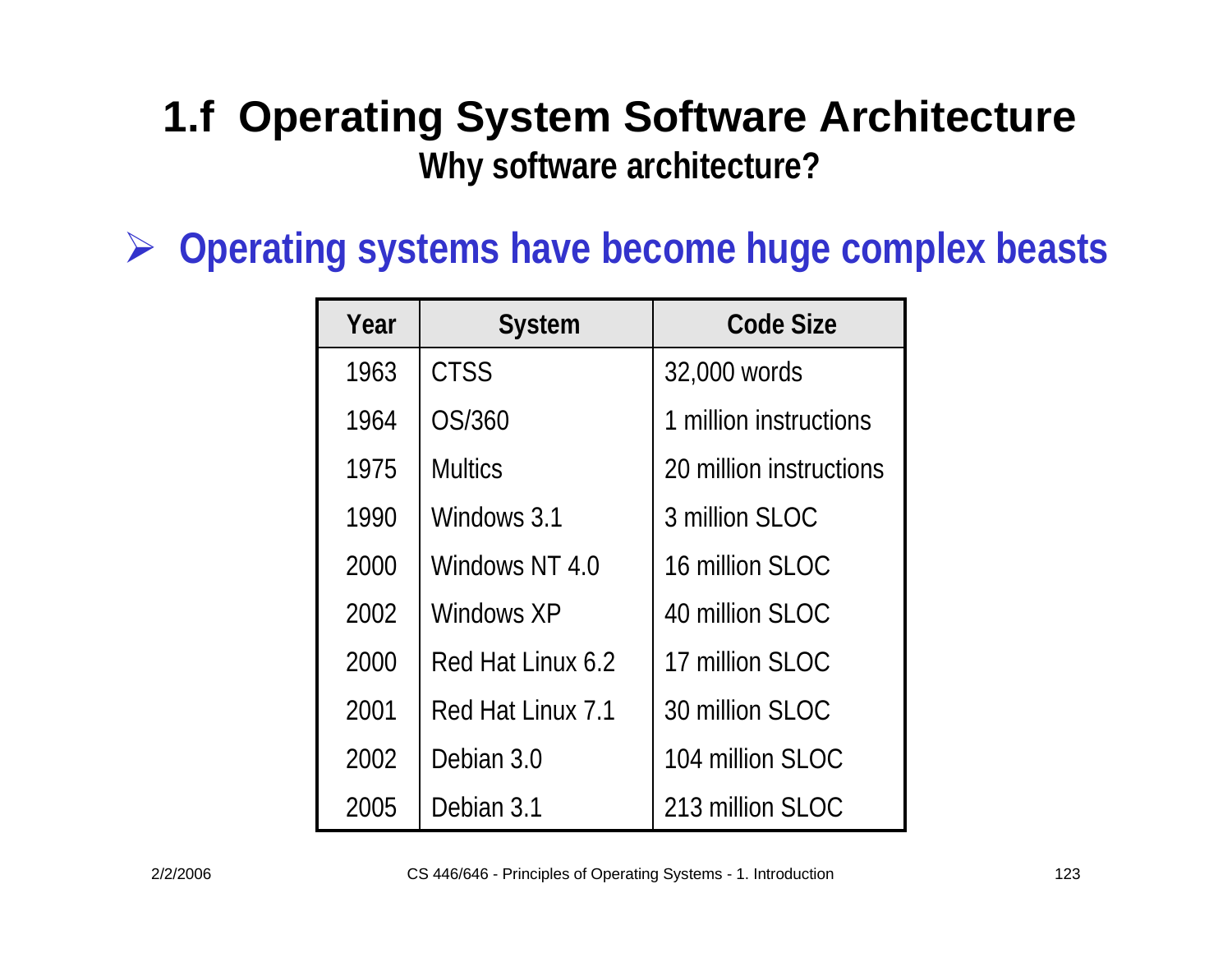### **1.f Operating System Software Architecture Why software architecture?**

- ¾ **With code size come all the problems**
	- $\checkmark$  O/S are chronically late in being delivered (new or upgrades)
	- $\checkmark$  O/S have latent bugs that pop up and must be quickly fixed
	- $\sqrt{ }$ performance is often not what was expected
	- $\checkmark$  it has proven impossible to deploy an O/S that is not vulnerable to security attacks
- ¾ **Hence the critical need for a well-engineered software architecture**
	- $\checkmark$ **layers** and/or **modules** with clean, minimal **interfaces**
	- → *the goal is that one part can be easily changed (fixed, upgraded, expanded) without impacting the other parts*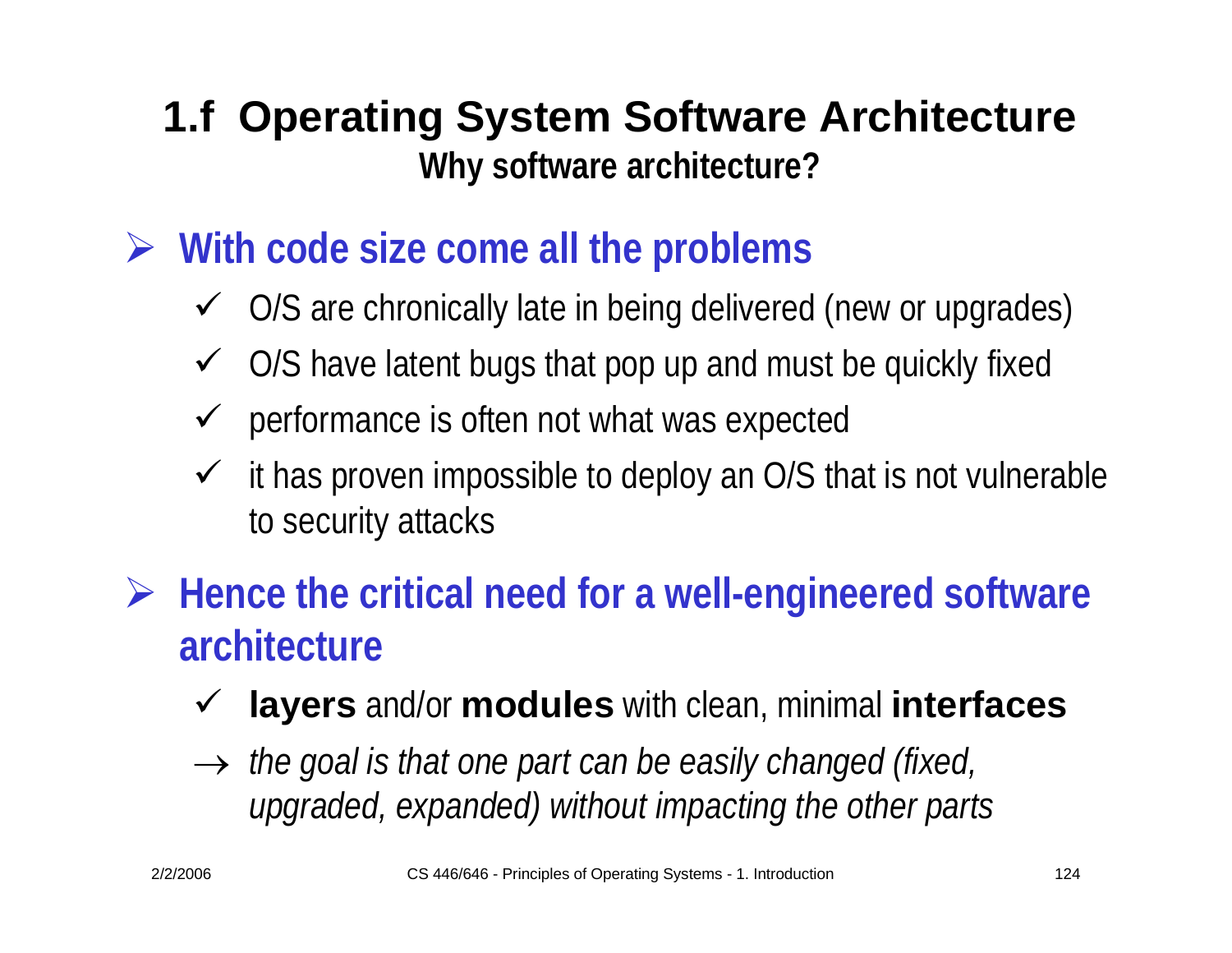### **1.f Operating System Software Architecture Why software architecture?**

¾ **Well-defined interfaces allow part replacement without impacting the surroundings**

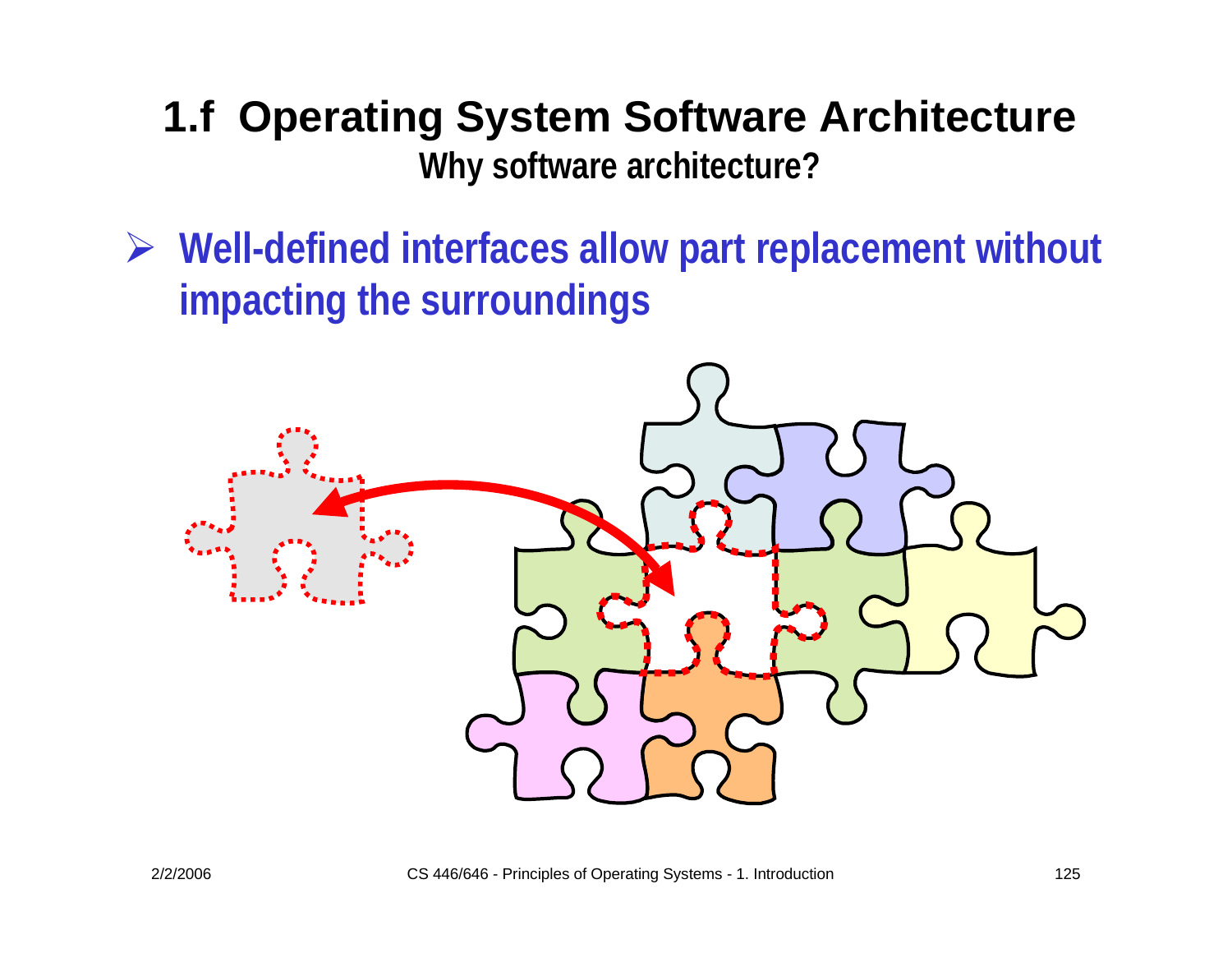# **► A famous bad example: MS-DOS** Silberschatz, A., Galvin, P. B. and Gagne. G. (2003)

- $\checkmark$  initially written to provide the most functionality in the least space
- $\checkmark$  started small and grew beyond its original scope
- $\checkmark$  levels not well separated: programs could access I/O devices directly
- $\checkmark$  excuse: the hardware of that time was limited (no dual user/kernel mode)



#### **MS-DOS pseudolayer structure**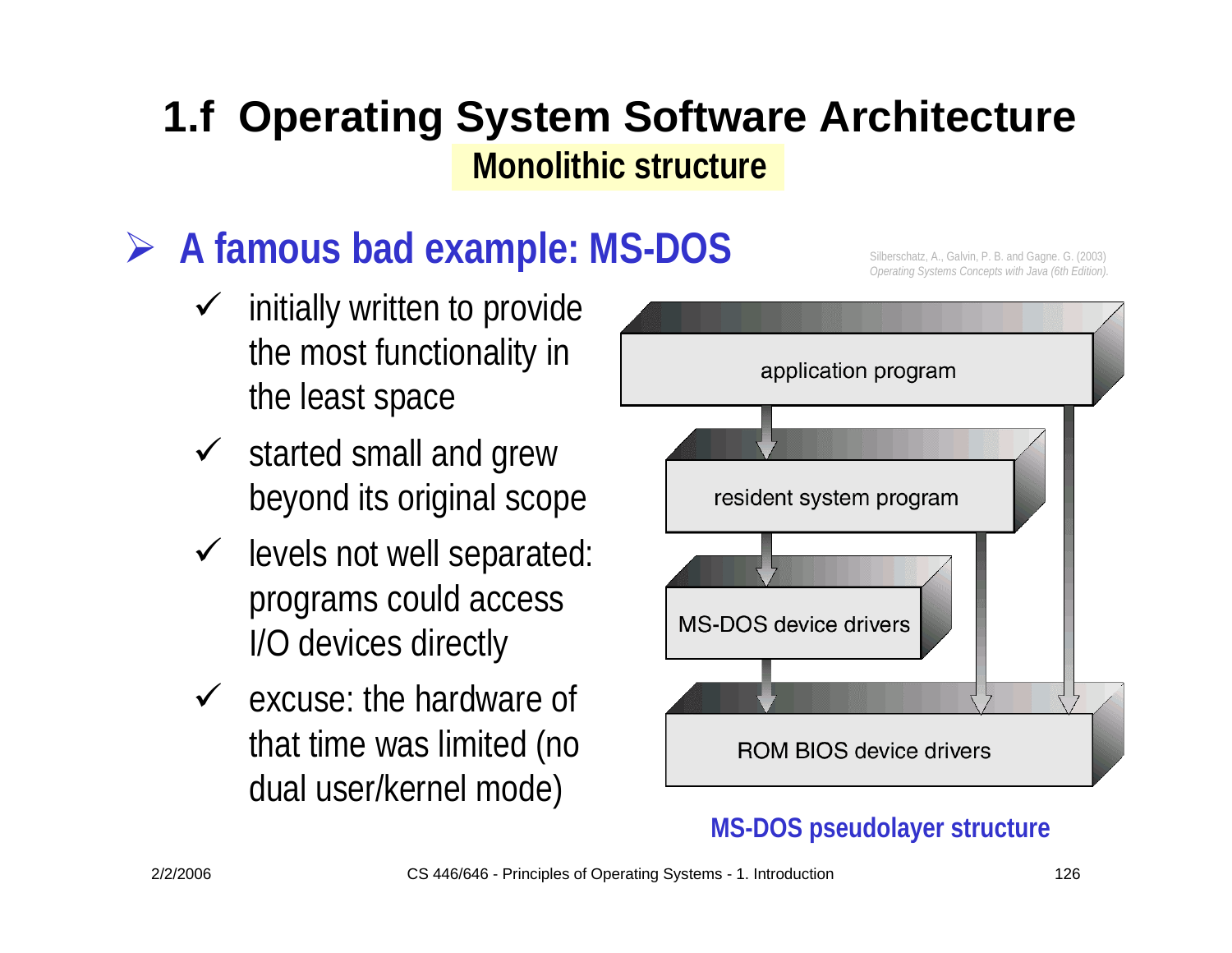- ¾ **Another bad example: the original UNIX**
	- $\checkmark$  "The Big Mess": a collection of procedures that can call any of the other procedures whenever they need to
	- $\checkmark$  no encapsulation, total visibility across the system
	- $\checkmark$ very minimal layering made of thick, monolithic layers



**A simple structuring model for a monolithic system**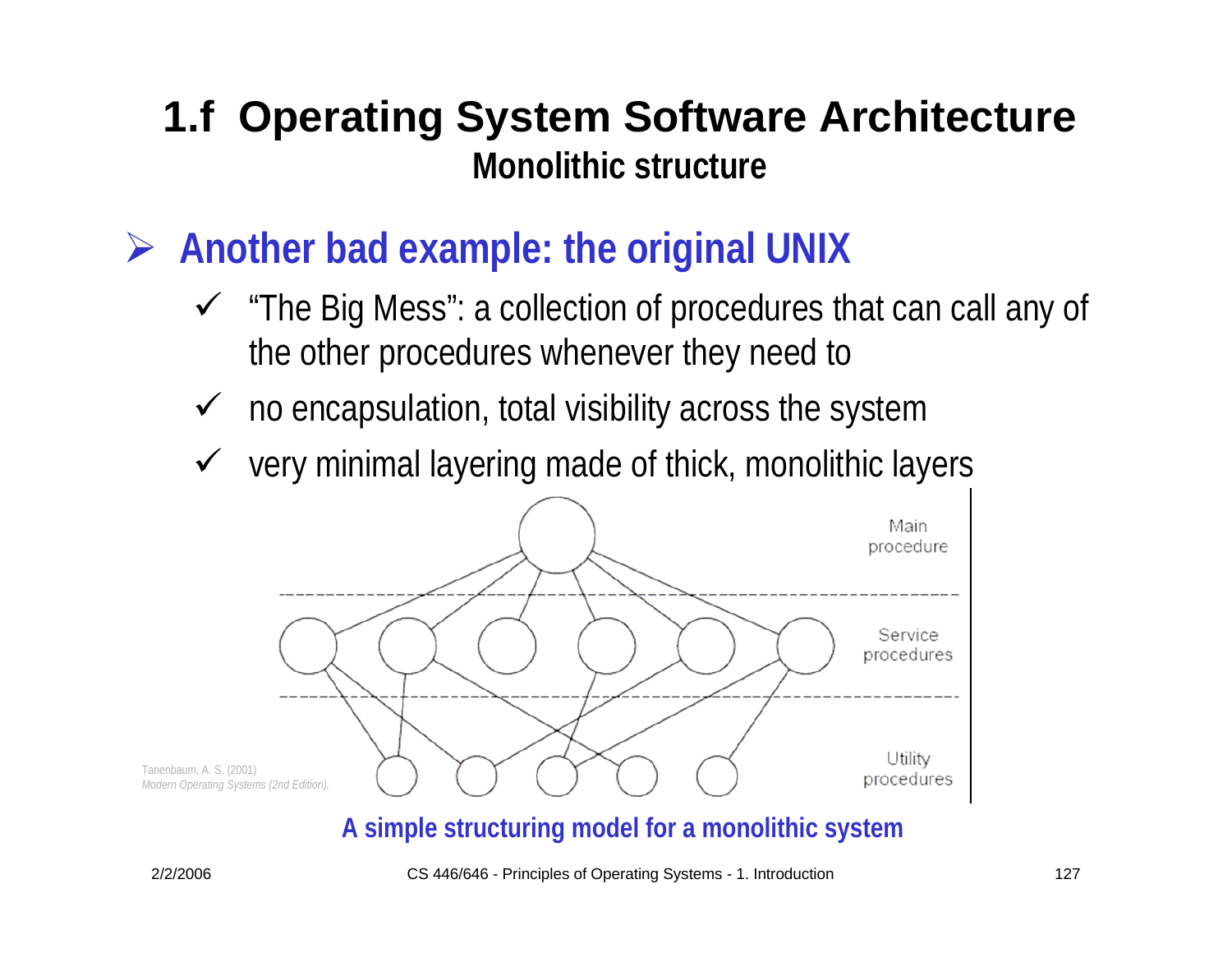- ¾ **Another bad example: the original UNIX**
	- $\checkmark$ enormous amount of functionality crammed into the kernel



#### **UNIX system structure**

Silberschatz, A., Galvin, P. B. and Gagne. G. (2003) *Operating Systems Concepts with Java (6th Edition).* 

2/2/2006 CS 446/646 - Principles of Operating Systems - 1. Introduction 128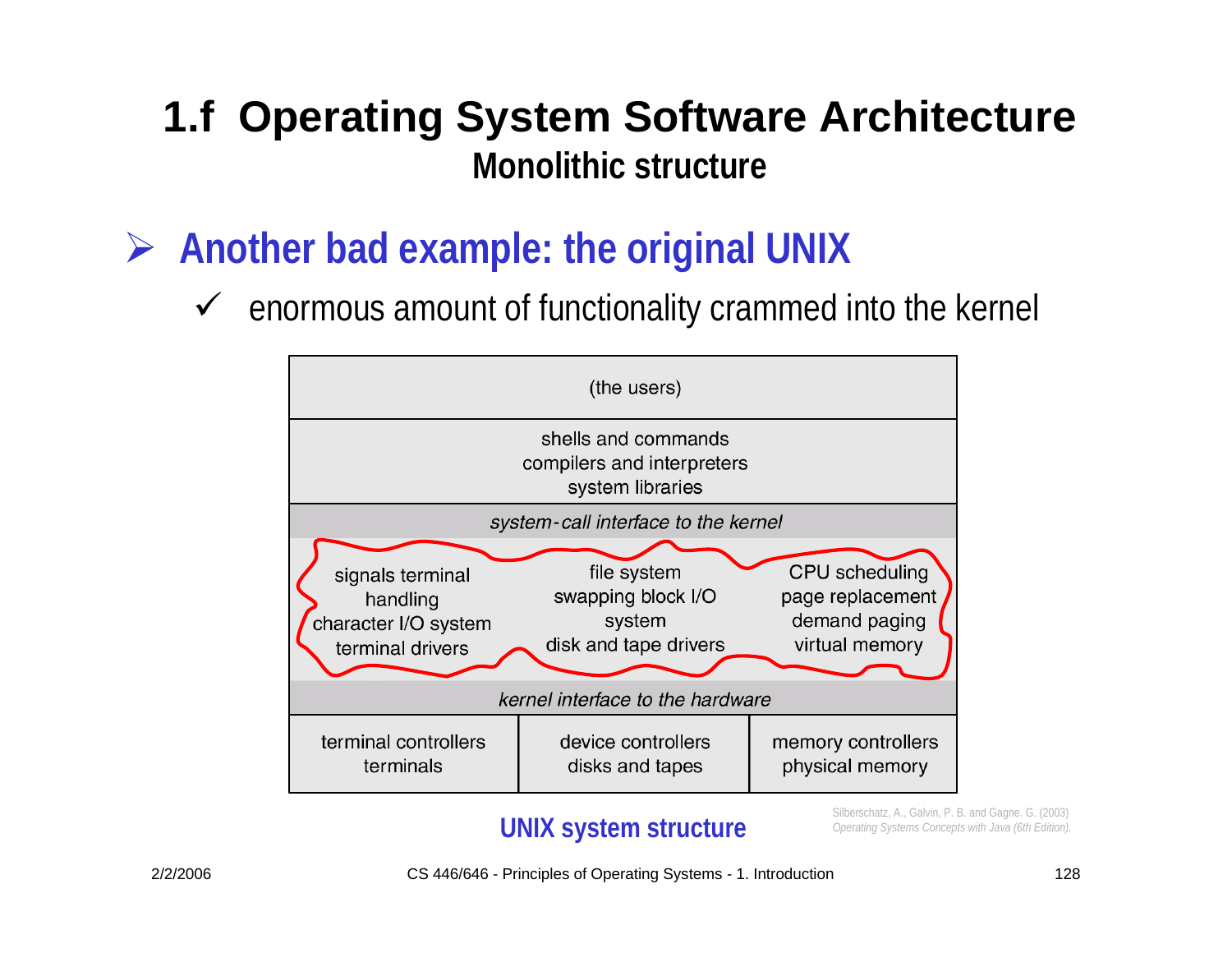

Stallings, W. (2004) *Operating Systems: Internals and Design Principles (5th Edition).* 

#### **The traditional UNIX kernel contains few "layers"**

2/2/2006 CS 446/646 - Principles of Operating Systems - 1. Introduction 129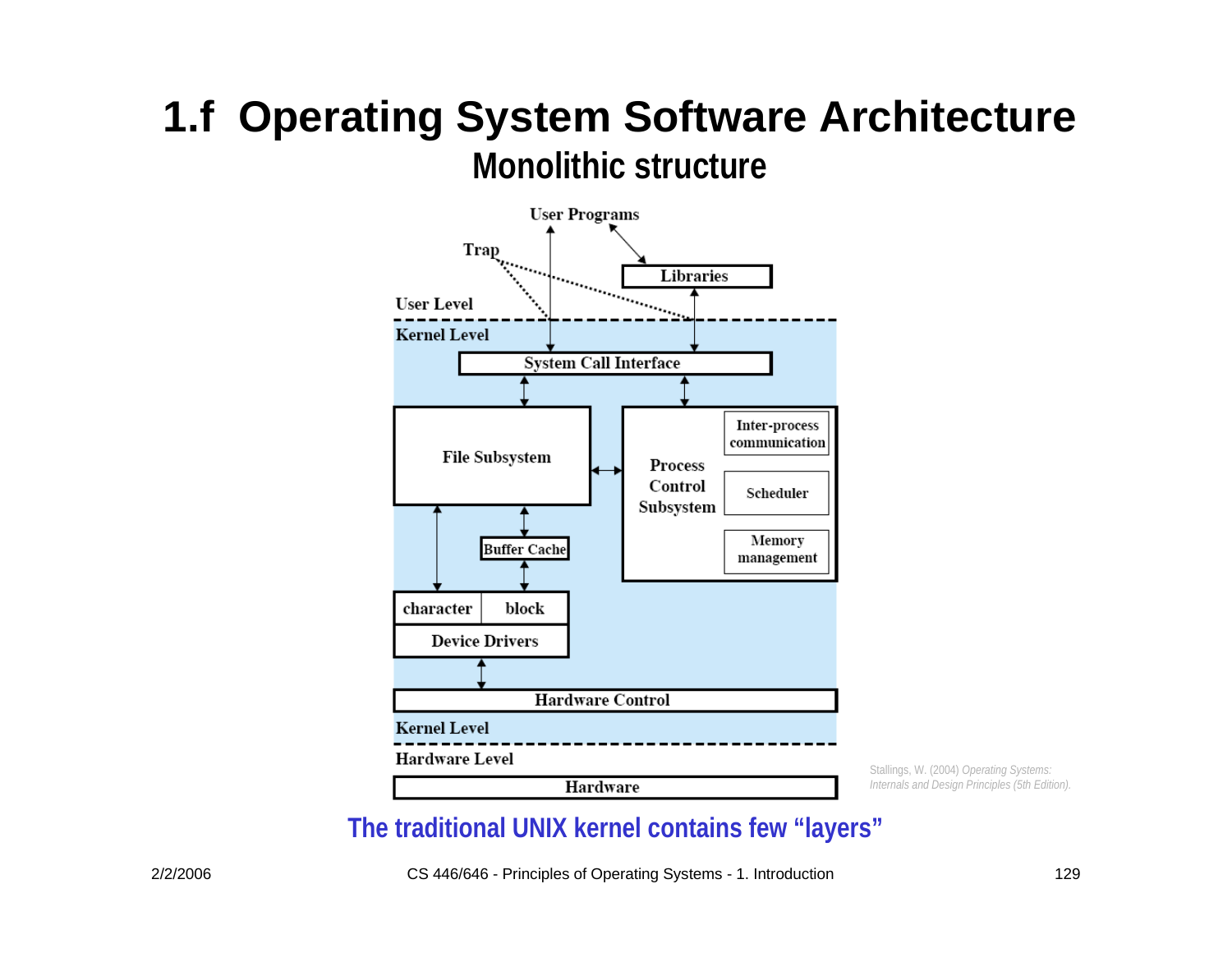- ¾ **Monolithic operating systems**
	- $\checkmark$  no one had experience in building truly large software systems
	- $\sqrt{ }$  the problems caused by mutual dependence and interaction were grossly underestimated
	- $\checkmark$  such lack of structure became unsustainable as O/S grew
- ¾ **Enter hierarchical layers and information abstraction**
	- $\checkmark$  each layer is implemented exclusively using operations provided by lower layers
	- $\checkmark$  it does not need to know how they are implemented
	- $\checkmark$  hence, lower layers hide the existence of certain data structures, private operations and hardware from upper layers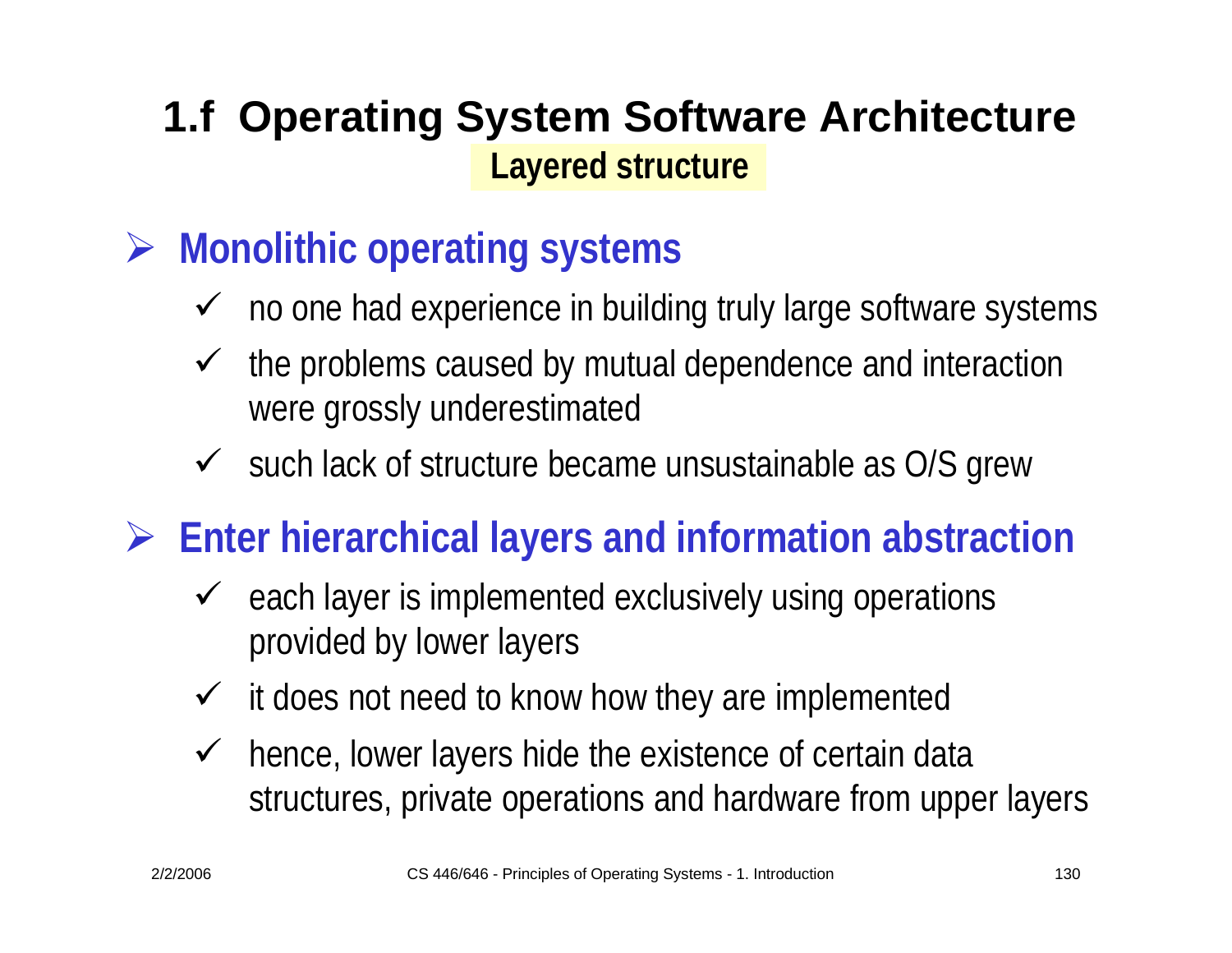¾ **Layers can be debugged and replaced independently without bothering the other layers above and below**

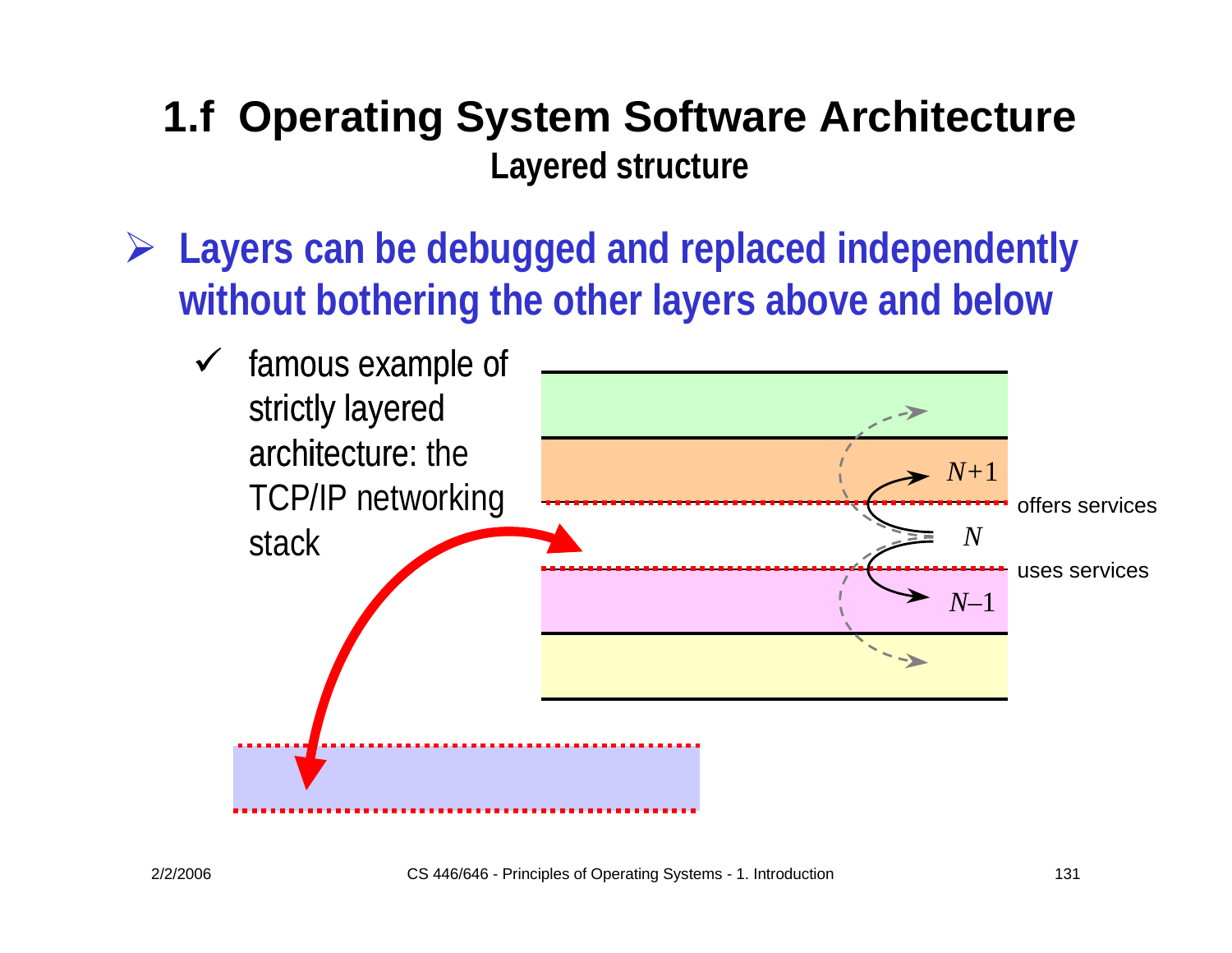|          |    | <b>Level Name</b>     | Objects                                                                 | <b>Example Operations</b>                        |
|----------|----|-----------------------|-------------------------------------------------------------------------|--------------------------------------------------|
| shell    | 13 | Shell                 | User programming<br>environment                                         | Statements in shell language                     |
|          | 12 | User processes        | User processes                                                          | Quit, kill, suspend, resume                      |
|          | 11 | Directories           | Directories                                                             | Create, destroy, attach,<br>detach, search, list |
|          | 10 | Devices               | External devices, such as<br>printers, displays, and<br>keyboards       | Open, close, read, write                         |
| /S       | 9  | File system           | Files                                                                   | Create, destroy, open, close,<br>read, write     |
|          | 8  | Communications        | Pipes                                                                   | Create, destroy, open, close,<br>read, write     |
|          | 7  | Virtual memory        | Segments, pages                                                         | Read, write, fetch                               |
|          | 6  | Local secondary store | Blocks of data, device channels Read, write, allocate, free             |                                                  |
|          | 5  | Primitive processes   | Primitive processes,<br>semaphores, ready list                          | Suspend, resume, wait, signal                    |
|          | 4  | Interrupts            | Interrupt-handling programs                                             | Invoke, mask, unmask, retry                      |
|          | 3  | Procedures            | Procedures, call stack, display                                         | Mark stack, call, return                         |
| hardware | 2  | Instruction set       | Evaluation stack,<br>microprogram interpreter,<br>scalar and array data | Load, store, add, subtract,<br>branch            |
|          | 1  | Electronic circuits   | Registers, gates, buses, etc.                                           | Clear, transfer, activate,<br>complement         |

Stallings, W. (2004) *Operating Systems: Internals and Design Principles (5th Edition).* 

#### **Theoretical model of operating system design hierarchy**

2/2/2006 CS 446/646 - Principles of Operating Systems - 1. Introduction 132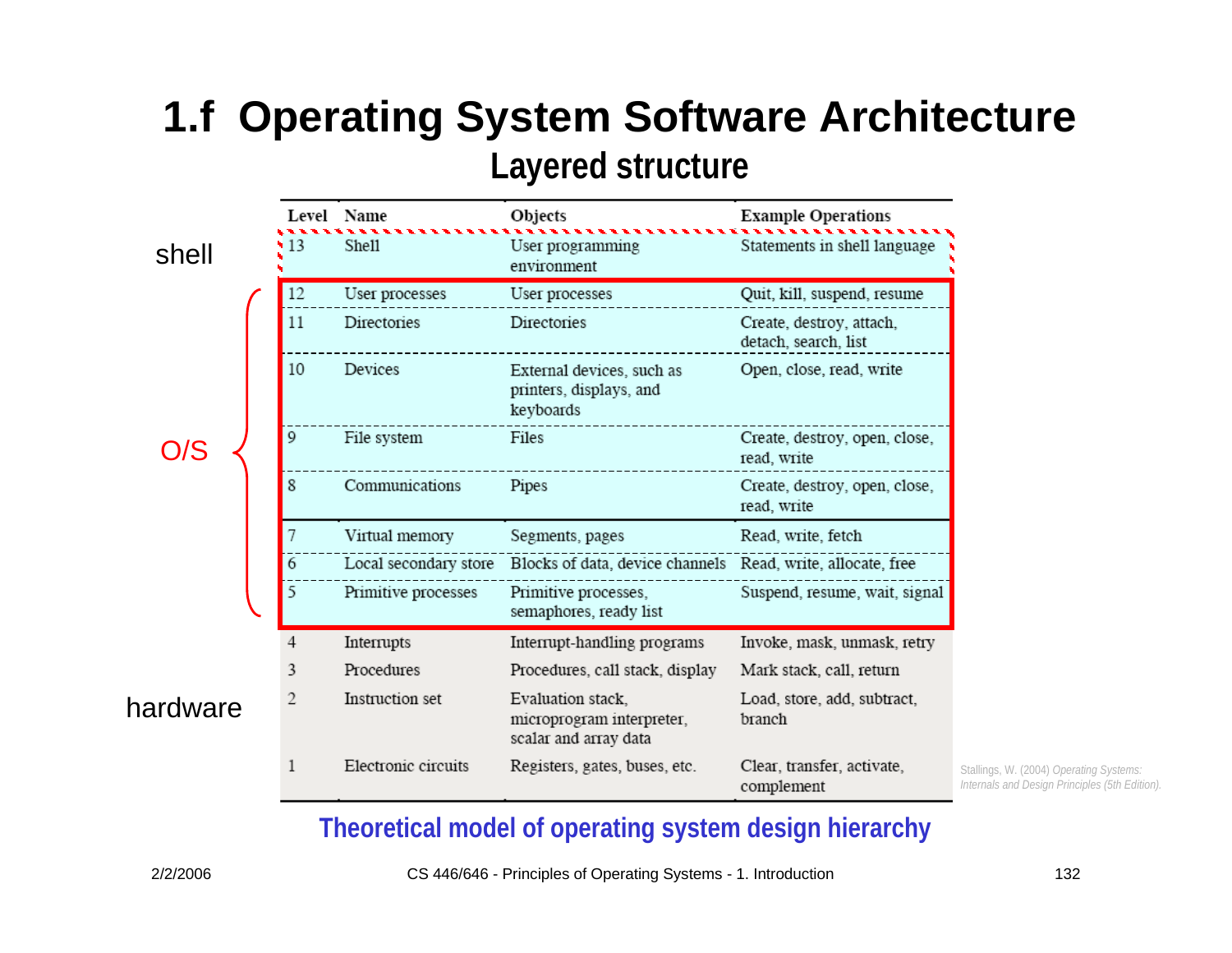- ¾ **Major difficulty with layering**
	- $\checkmark$  ... appropriately defining the various layers!
	- $\checkmark$  layering is only possible if all function dependencies can be sorted out into a Directed Acyclic Graph (DAG)
	- $\checkmark$  however there might be conflicts in the form of circular dependencies ("cycles")



**Circular dependency on top of a DAG**

2/2/2006 CS 446/646 - Principles of Operating Systems - 1. Introduction 133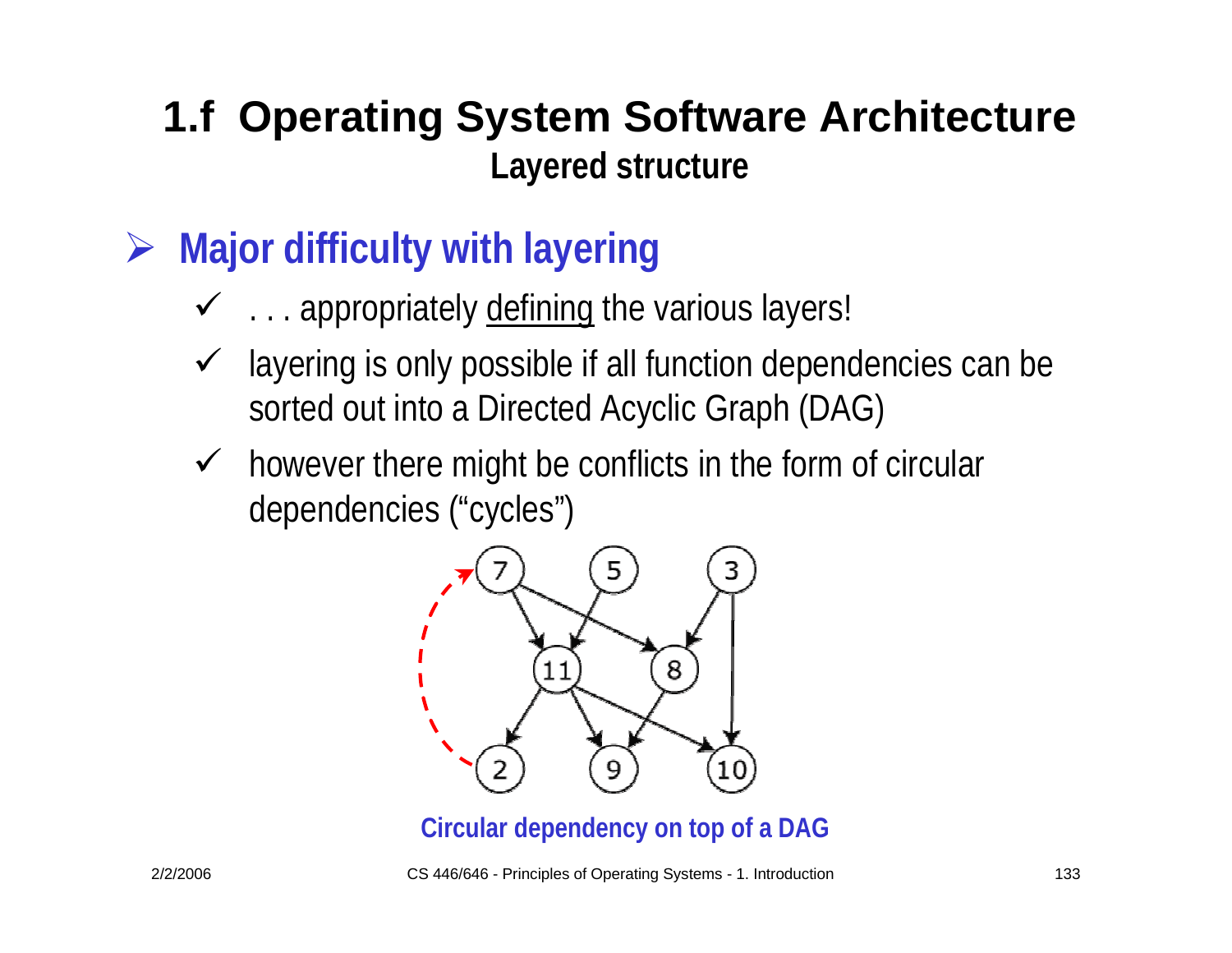- ¾ **Circular dependencies in an O/S organization**
	- $\sqrt{ }$  example: disk driver routines vs. CPU scheduler routines
		- ٠ the device driver for the backing store (disk space used by virtual memory) may need to wait for I/O, thus invoke the CPU-scheduling layer
		- $\blacksquare$  the CPU scheduler may need the backing store driver for swapping in and out parts of the table of active processes

# ¾ **Other difficulty: efficiency**

- $\sqrt{ }$  the more layers, the more indirections from function to function and the bigger the overhead in function calls
- $\rightarrow$  backlash against strict layering: return to fewer layers with more functionality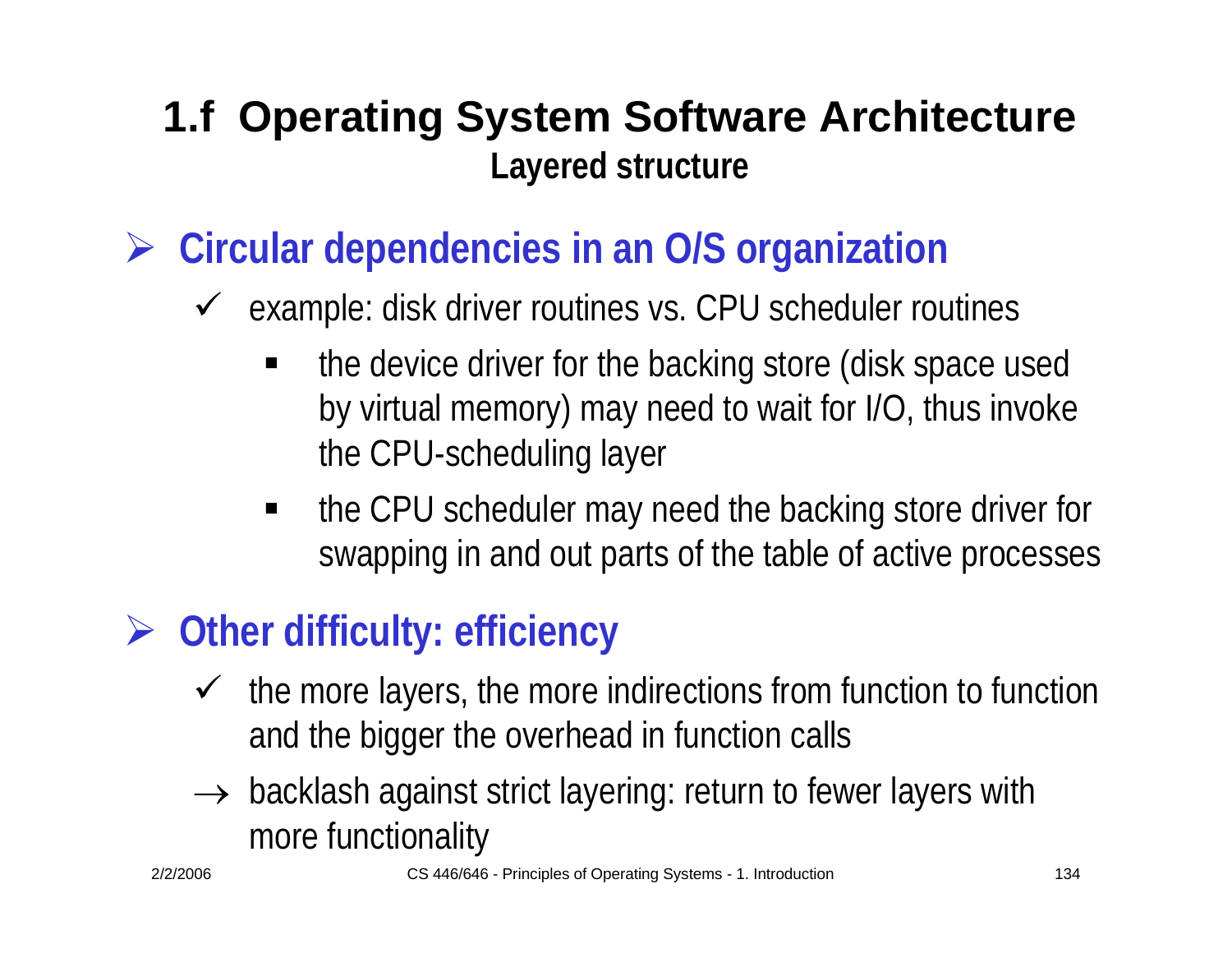### ¾ **The microkernel approach**

- $\checkmark$  a microkernel is a reduced operating system core that contains only essential O/S functions
- $\checkmark$  the idea is to "defat" the kernel by moving up as much functionality as possible from the kernel into user space
- $\checkmark$  many services traditionally included in the O/S are now external subsystems running as user processes
	- ٠ device drivers
	- ٠ file systems
	- $\blacksquare$ virtual memory manager
	- $\blacksquare$ windowing system
	- ٠ security services, etc.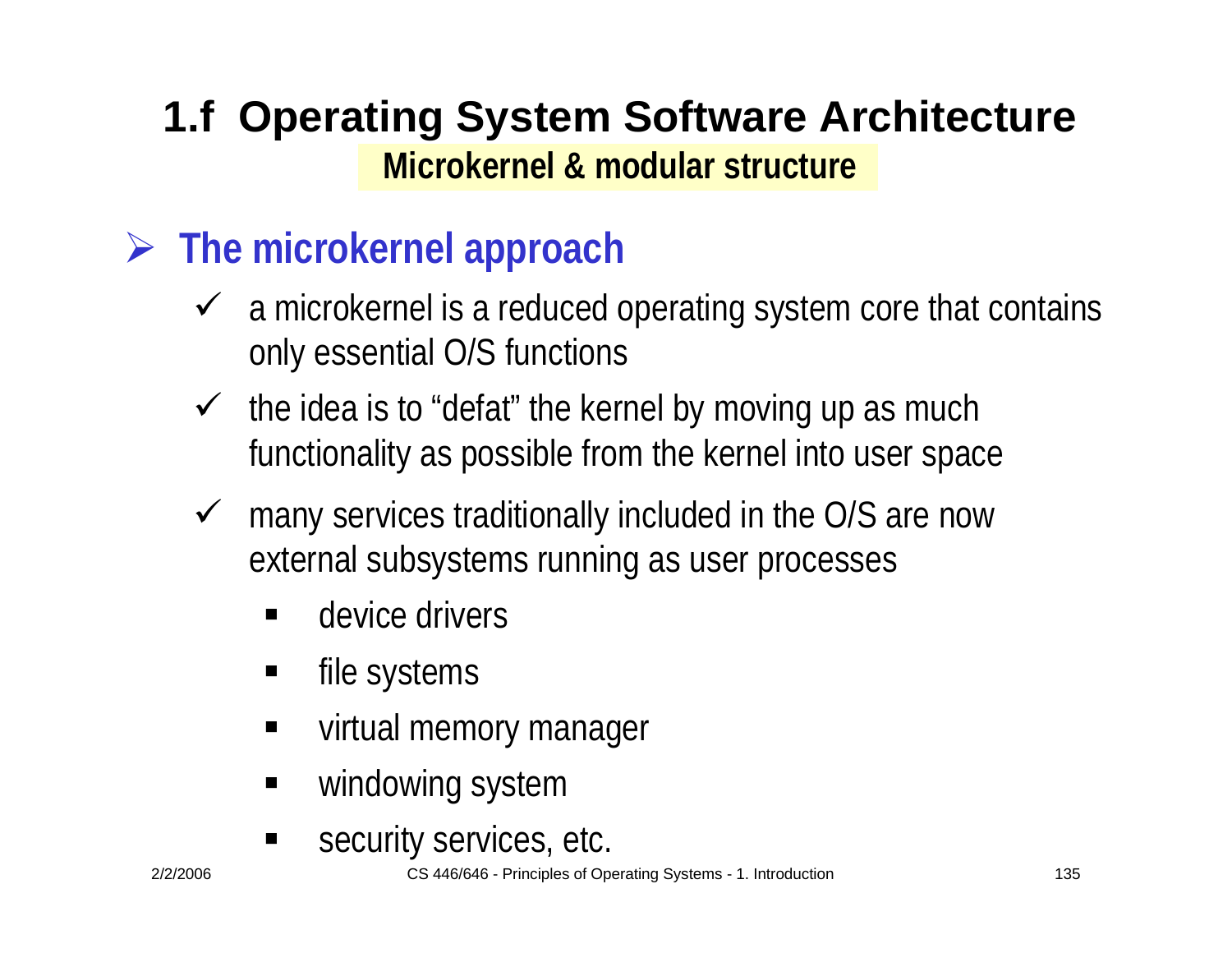# **1.f Operating System Software Architecture**

**Microkernel & modular structure**

### ¾ **The microkernel approach**



(a) Layered kernel

Stallings, W. (2004) *Operating Systems: Internals and Design Principles (5th Edition).* 

(b) Microkernel

#### **Layered O/S architecture vs. microkernel architecture**

2/2/2006 CS 446/646 - Principles of Operating Systems - 1. Introduction 136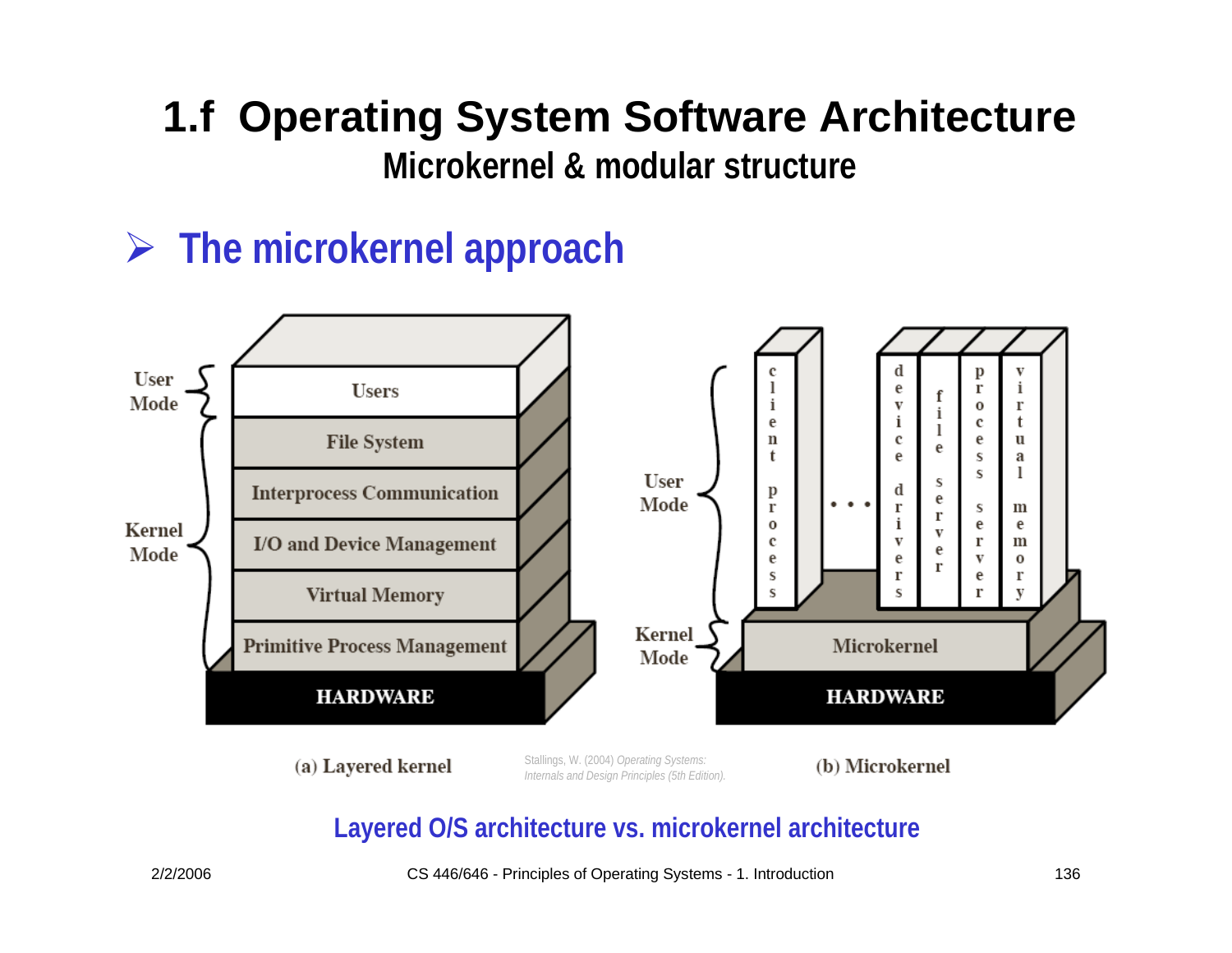¾ **User modules then communicate by message passing**

- $\checkmark$  the main function of the microkernel is to provide an interprocess communication facility between the client programs and the various services running in user space
- $\checkmark$  the microkernel offers a uniform message-passing interface, ex:
- $\checkmark$ MINIX (not Linux), Mach (NEXTSTEP, Mac OS X), QNX (embedded)



#### **The client-server microkernel model**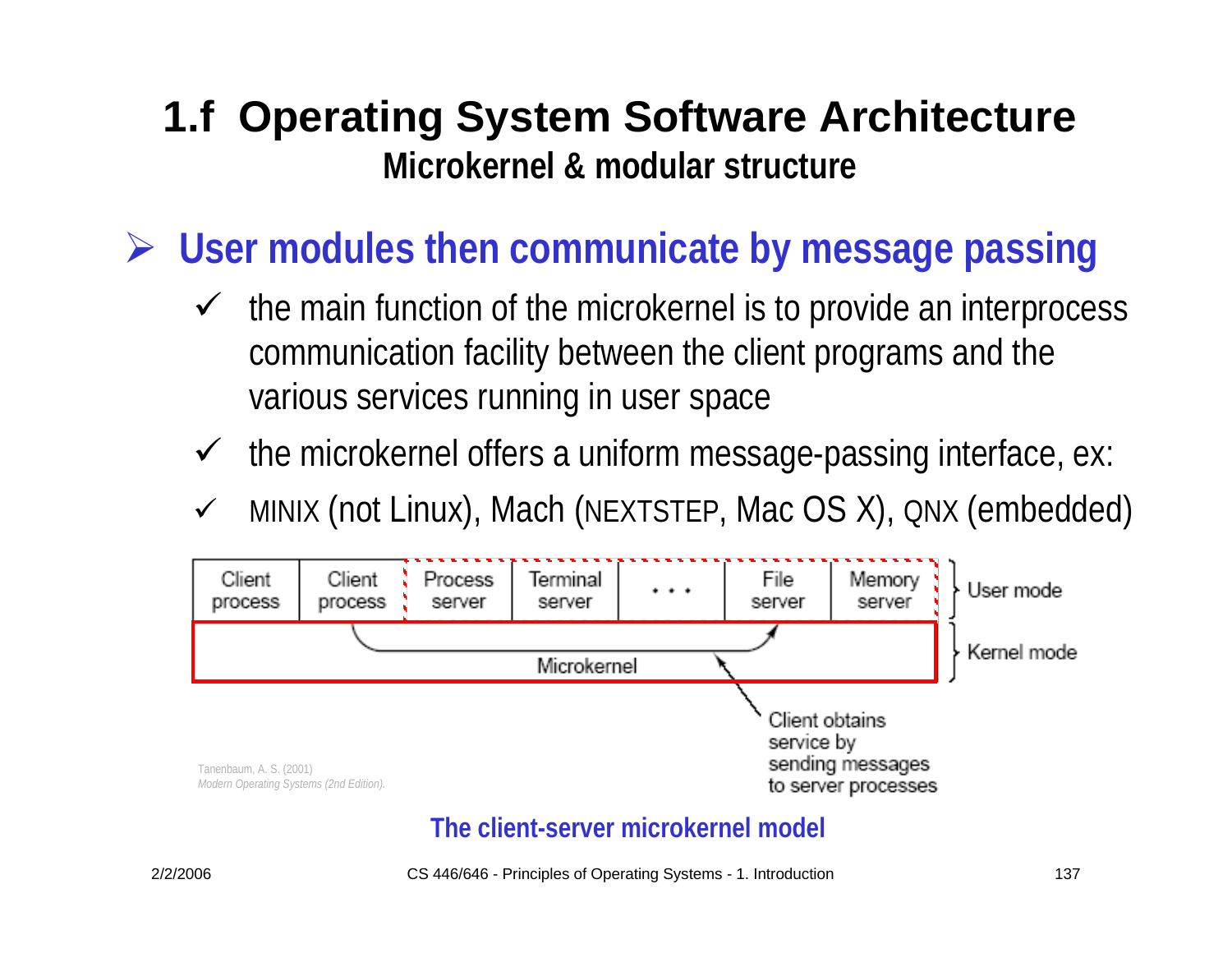- ¾ **Benefits of the microkernel approach**
	- 9 **extensibility** — it is easier to extend a microkernel-based O/S as new services are added in user space, not in the kernel
	- 9 **portability** — $-$  it is easier to port to a new CPU, as changes are needed only in the microkernel, not in the other services
	- 9 **reliability & security** — much less code is running in kernel mode; failures in user-space services don't affect kernel space
- ¾ **Detriments of the microkernel approach**
	- $\checkmark$  again, performance overhead due to communication from user space to kernel space
	- $\sqrt{ }$  not always realistic: some functions (I/O) must remain in kernel space, forcing a separation between "policy" and "mechanism"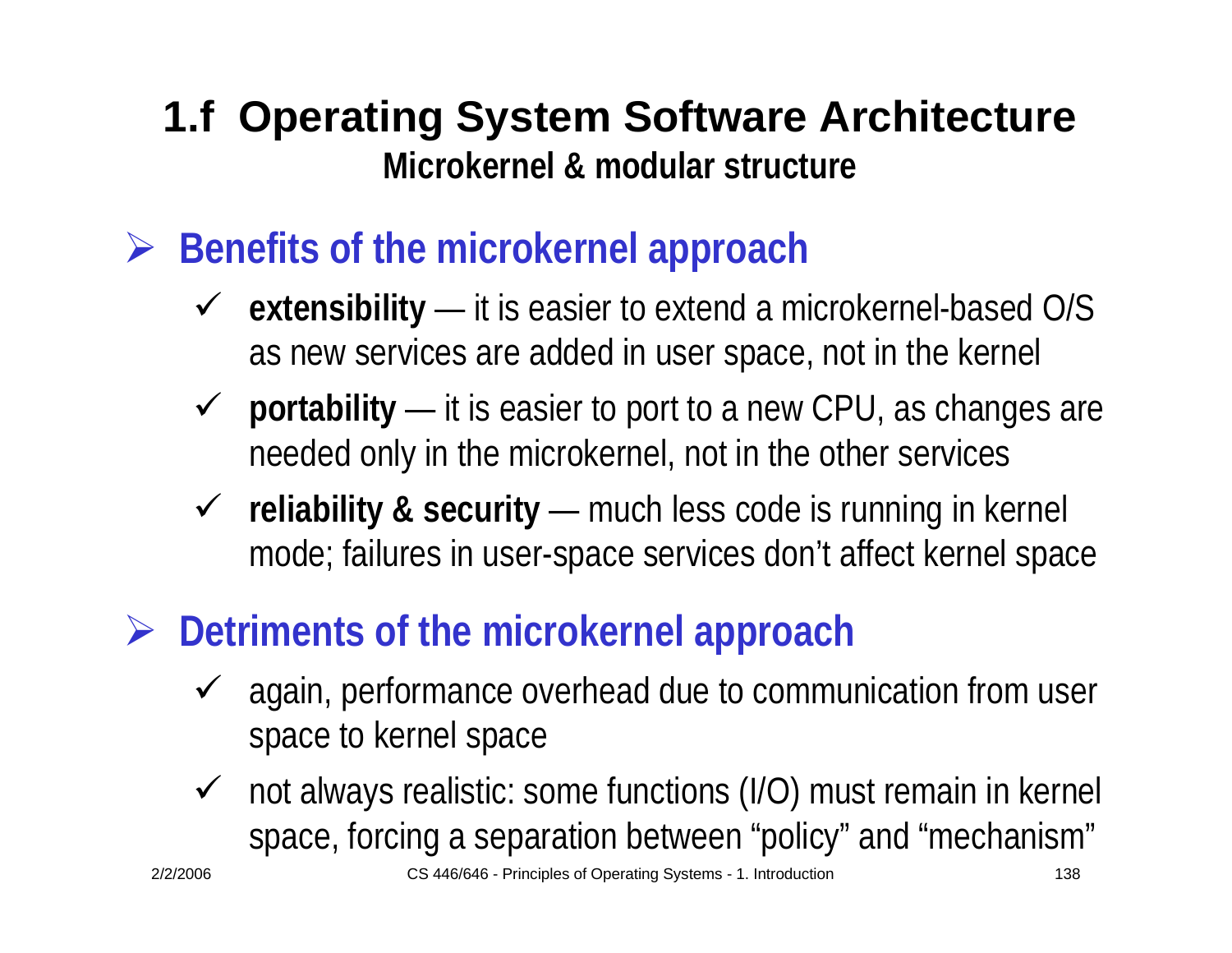### ¾ **The modular approach**

- $\checkmark$ most modern operating systems implement kernel **modules**
- $\sqrt{ }$  this is similar to the object-oriented approach:
	- ٠ each core component is separate
	- ٠ each talks to the others over known interfaces
	- ٠ each is loadable as needed within the kernel
- $\sqrt{ }$ overall, modules are similar to layers but with more flexibility
- $\checkmark$  modules are also similar to the microkernel approach, except they are inside the kernel and don't need message passing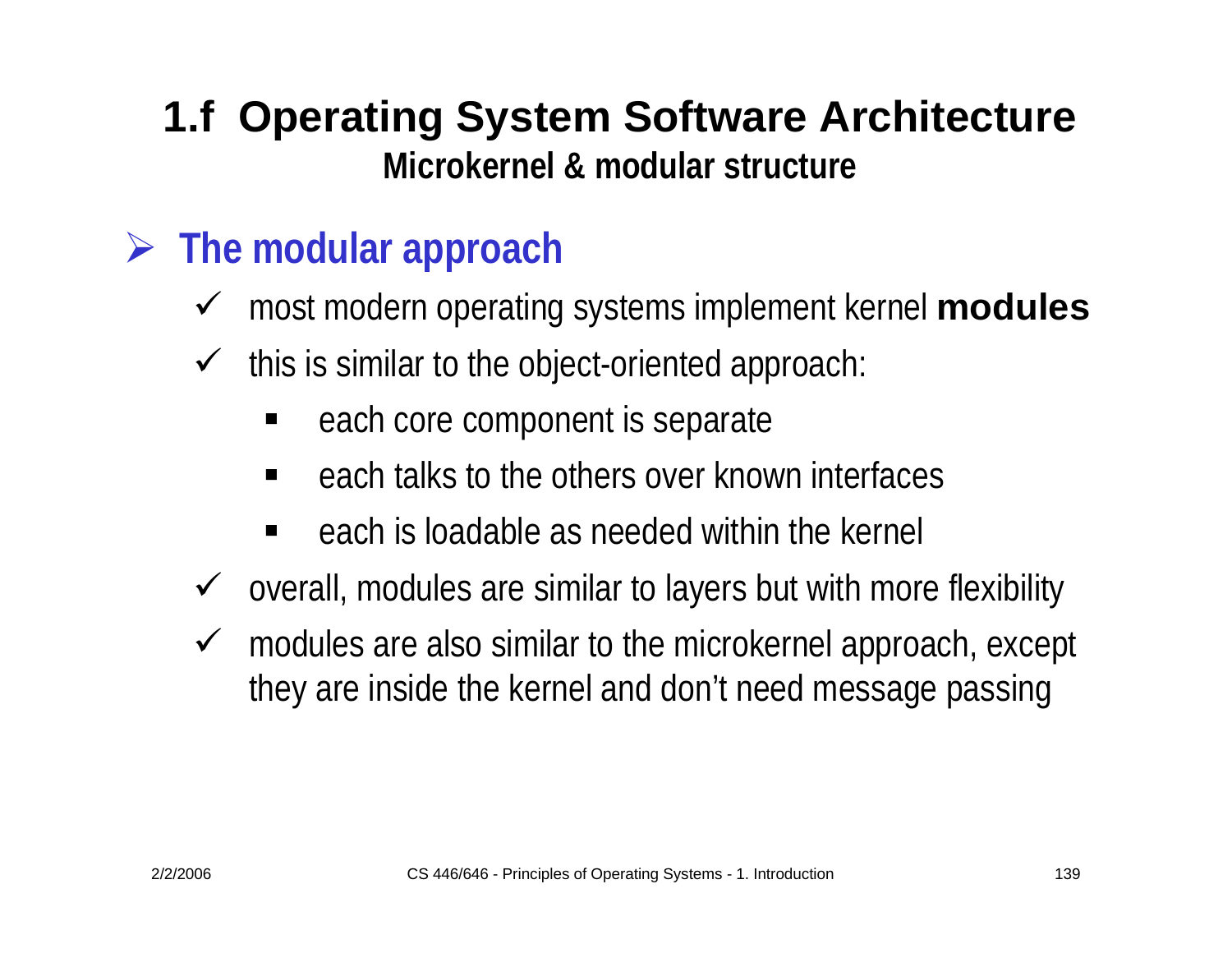¾ **Modules are used in Solaris, Linux and Mac OS X**



#### **The Solaris loadable modules**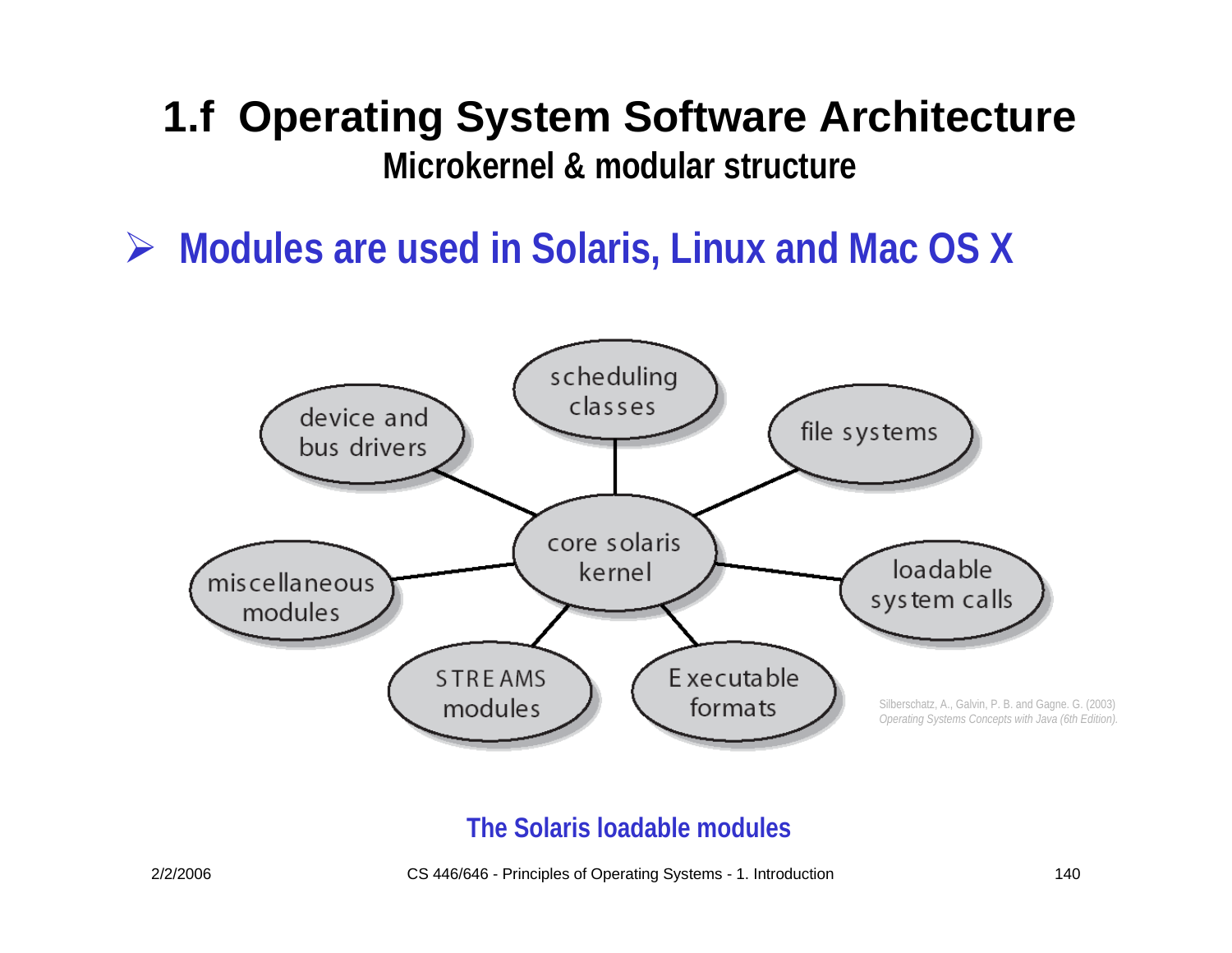# **1.f Operating System Software Architecture**

**Microkernel & modular structure**

Note: Software development is not an exact science but a trial-and-error exploratory process. Ironically, perfectly regular machines rely upon intuitive human instructions. **Design patterns** are an attempt to bridge this gap by factoring out common practice. They provide guidelines to discipline the code, harness its complexity, and bring it closer to the ideals of modularity, scalability, flexibility and robustness.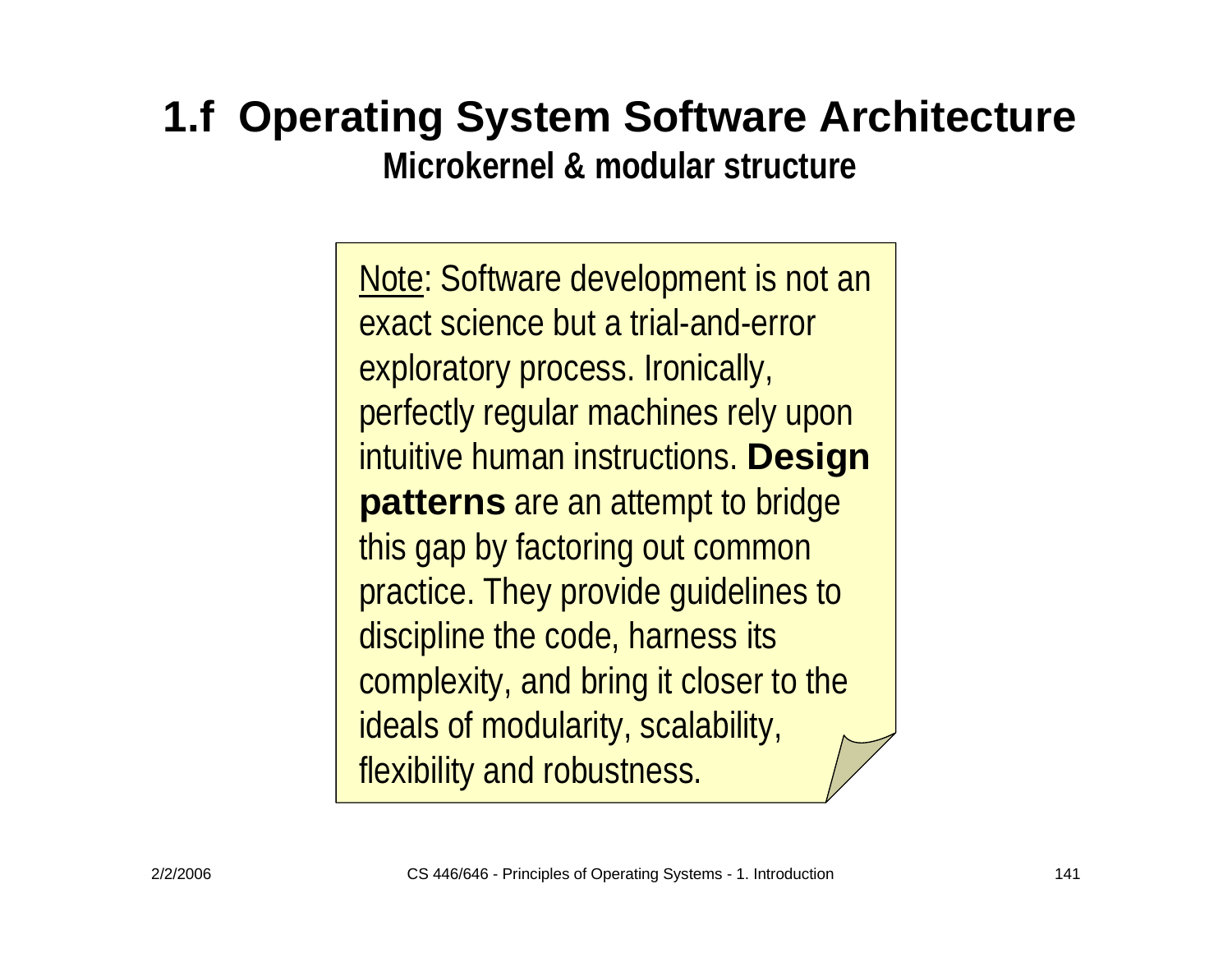- ¾ **A virtual machine provides an interface identical to the underlying bare hardware**
	- $\checkmark$  a VM takes the layered approach to its logical conclusion: it treats hardware and the operating system kernel as though they were all hardware
	- $\checkmark$  a VM-based O/S creates the illusion that processes are each executing on their own private processor with their own private (virtual) memory
	- → a VM-based O/S does *not* provide a traditional O/S extension of the underlying hardware but an exact copy of the bare hardware, so that any traditional O/S can run on top of it
	- $\checkmark$  it can also provide a simulation of a 3rd party hardware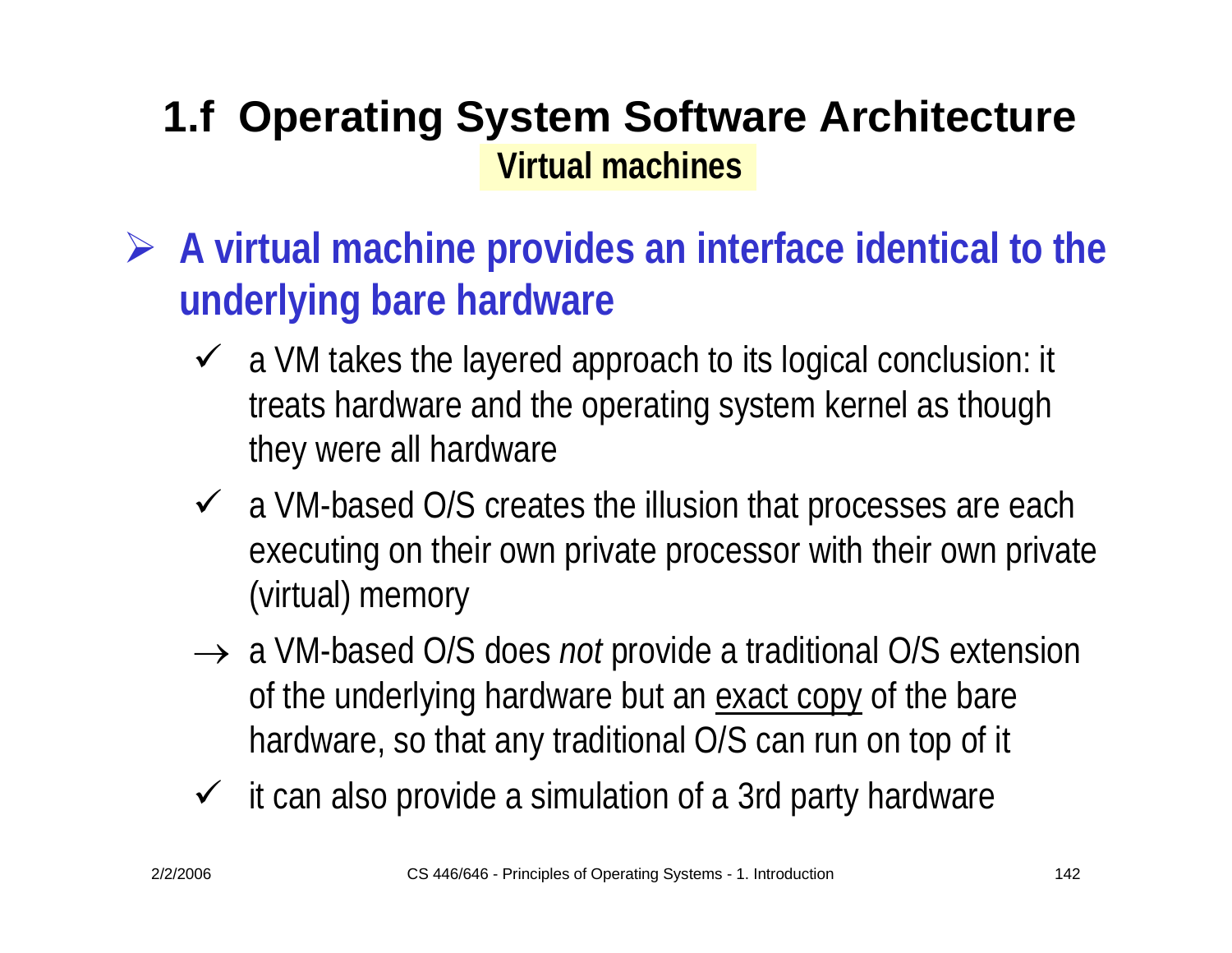- ¾ **The resources of the physical computer are shared to create the virtual machines**
	- $\checkmark$  CPU scheduling can create the appearance that users have their own processor
	- $\checkmark$  spooling and a file system can provide virtual card readers and virtual line printers
	- $\checkmark$  a normal user time-sharing terminal serves as the virtual machine operator's console
	- $\checkmark$  the VM can create more virtual disks ("minidisks") than there are physical drives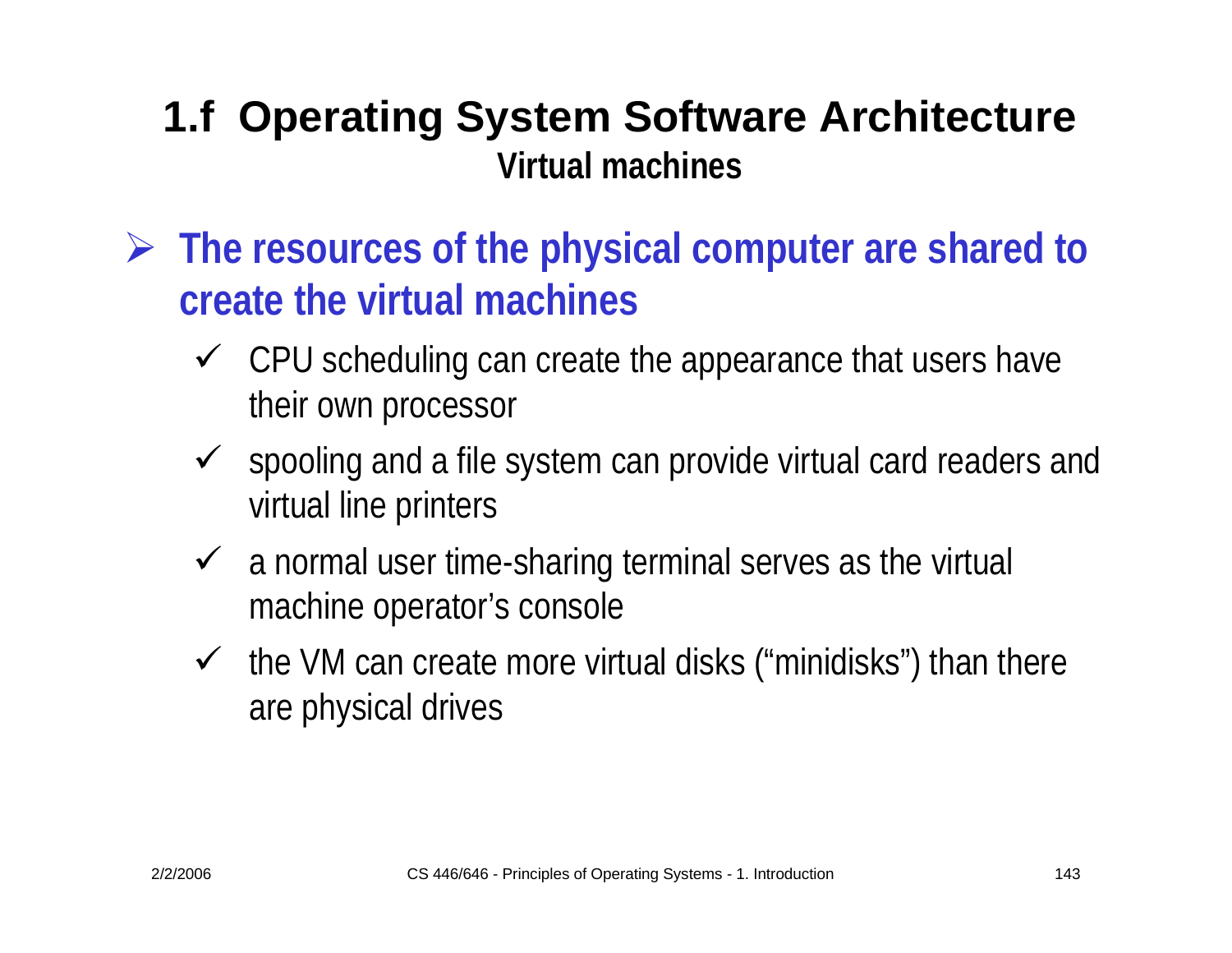

Silberschatz, A., Galvin, P. B. and Gagne. G. (2003) *Operating Systems Concepts with Java (6th Edition).* 

#### **Nonvirtual machine vs. virtual machines**

2/2/2006 CS 446/646 - Principles of Operating Systems - 1. Introduction 144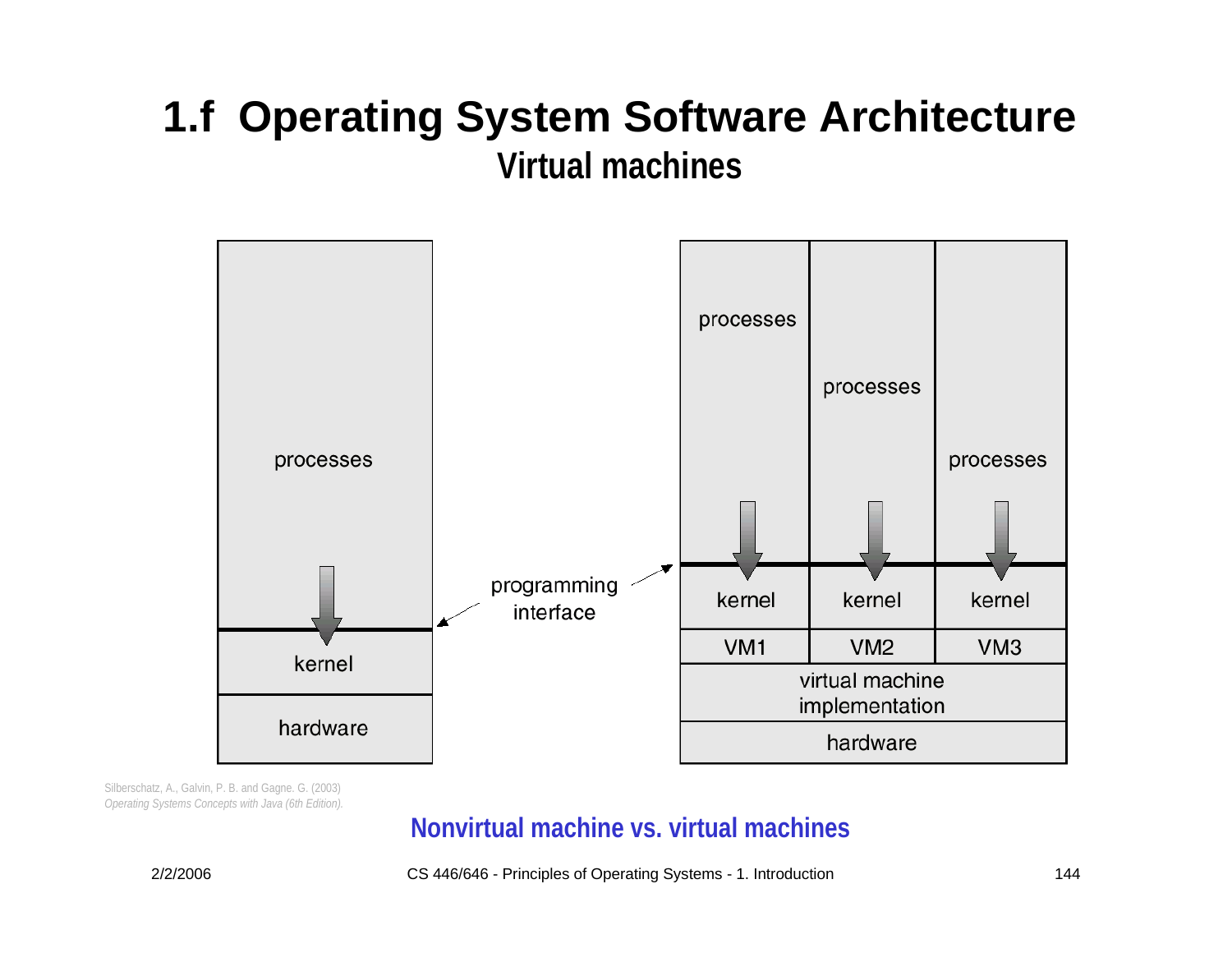- ¾ **Advantages of virtual machines**
	- $\checkmark$  the VM concept provides complete protection of system resources since each virtual machine is isolated from all others
	- $\checkmark$  O/S research and development can be done on a VM without disrupting the normal system operation
	- $\checkmark$  cross-platform portability and emulation; ex: a Motorola 68000 VM on top of a PowerPC, or an Intel VM on top of a SPARC
- ¾ **Disadvantages of virtual machines**
	- $\checkmark$ the VM isolation permits no direct sharing of resources
	- $\checkmark$  VMs are difficult to implement due to the effort required to provide an exact duplicate to the underlying machine (four modes: physical kernel / user =  $\{$  virtual kernel / user  $\}$ , etc.)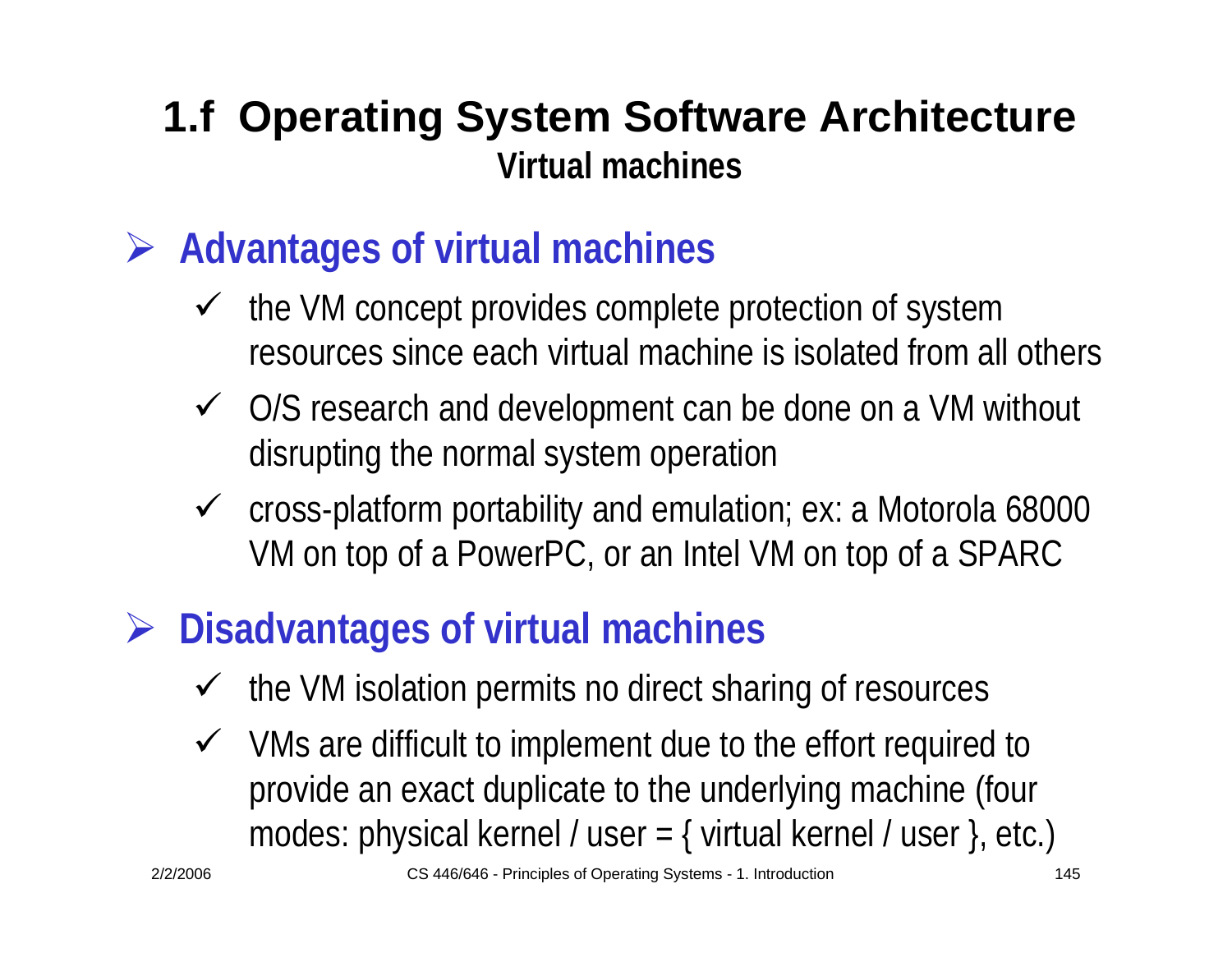#### **1. Introduction to Operating Systems**

- **a. Role of an O/S**
- **b. O/S History and Features**
- **c. Types of O / S**
- **d. Major O/S Components**
- **e. System Calls**

#### **f.O/S Software Architecture**

- 9 **Why software architecture?**
- 9 **Monolithic structure**
- 9 **Layered structure**
- 9 **Microkernel & modular structure**
- 9 **Virtual machines**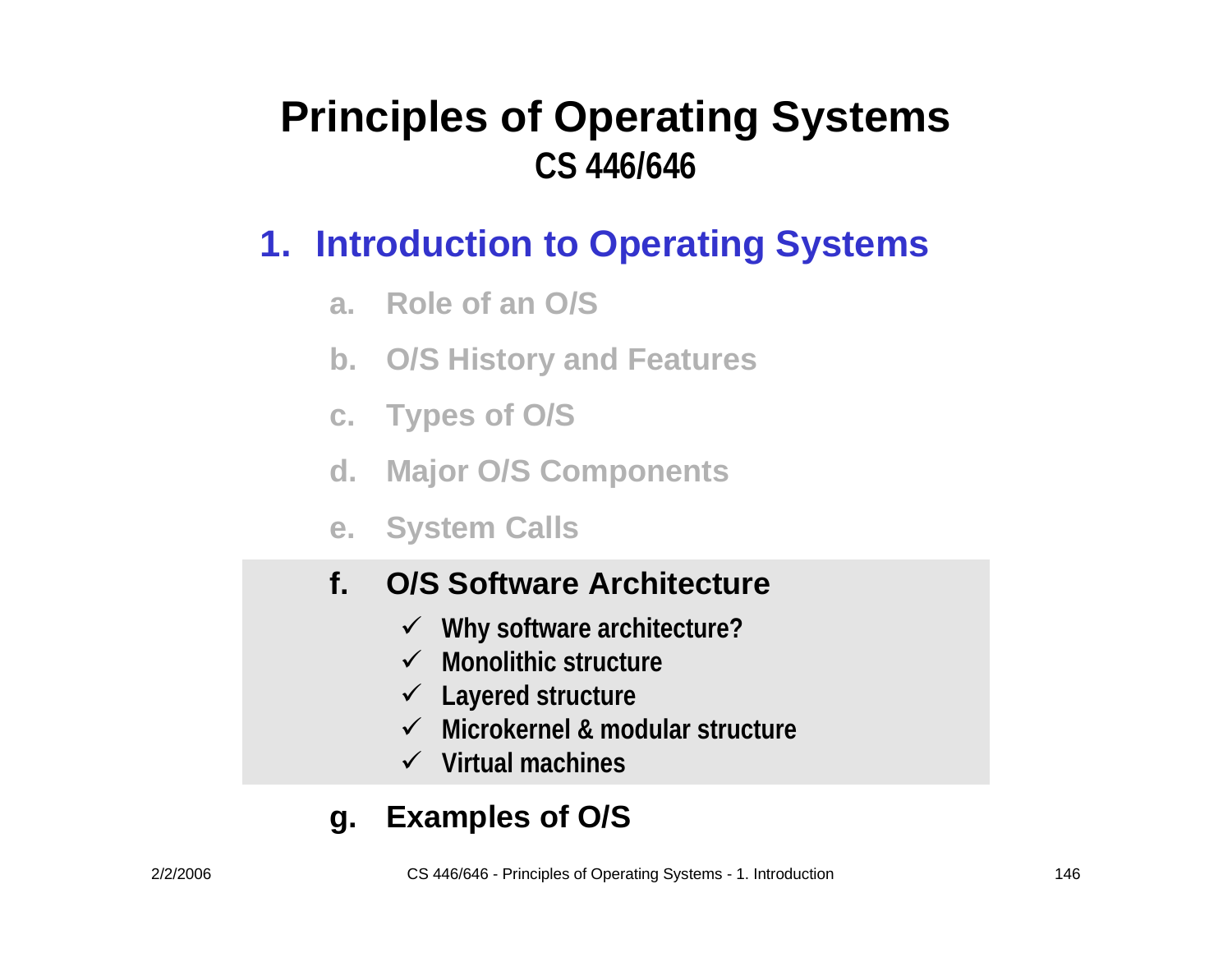#### **1. Introduction to Operating Systems**

- **a. Role of an O/S**
- **b. O/S History and Features**
- **c. Types of O / S**
- **d. Major O/S Components**
- **e. System Calls**
- **f.O/S Software Architecture**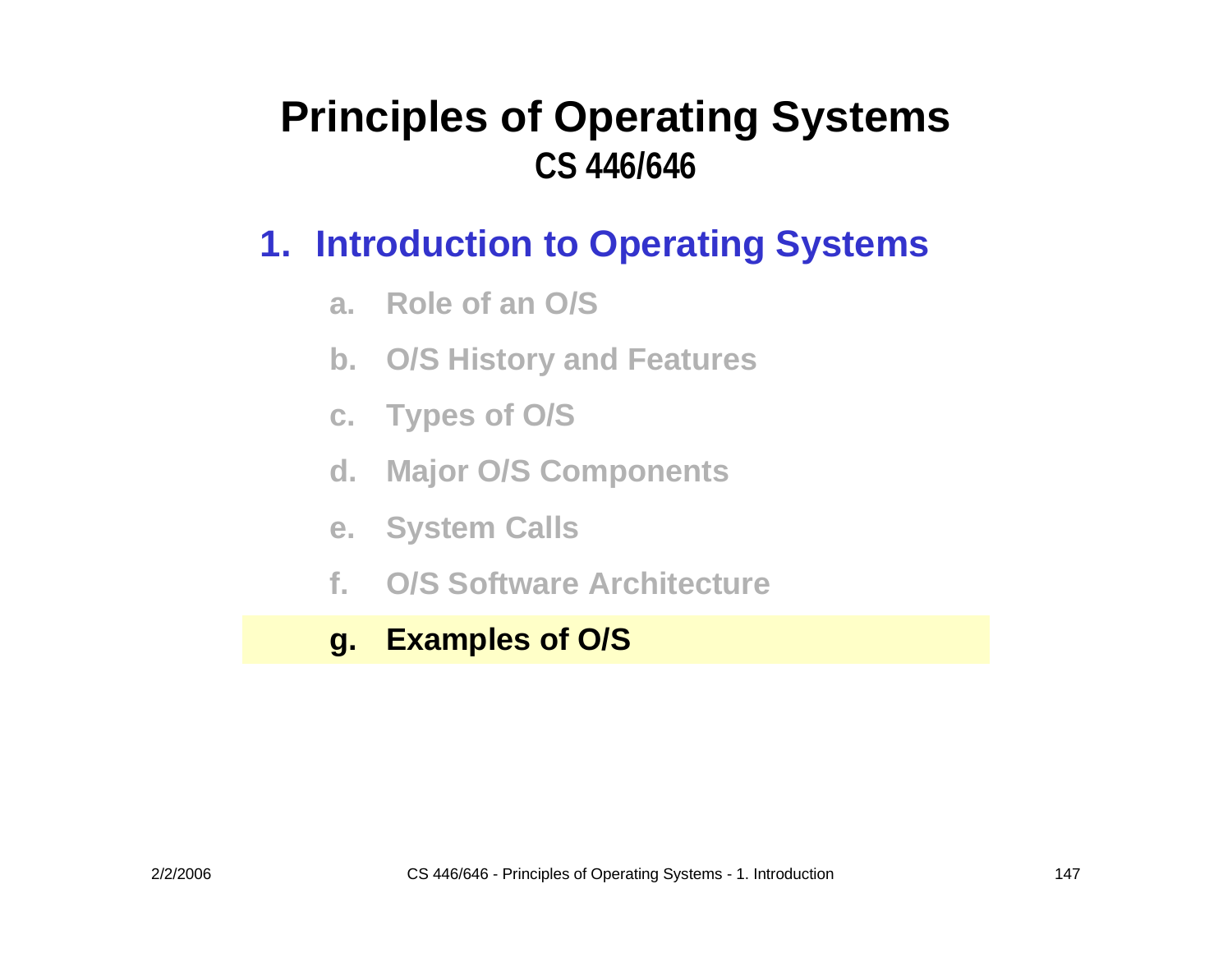#### **1. Introduction to Operating Systems**

- **a. Role of an O/S**
- **b. O/S History and Features**
- **c. Types of O / S**
- **d. Major O/S Components**
- **e. System Calls**
- **f.O/S Software Architecture**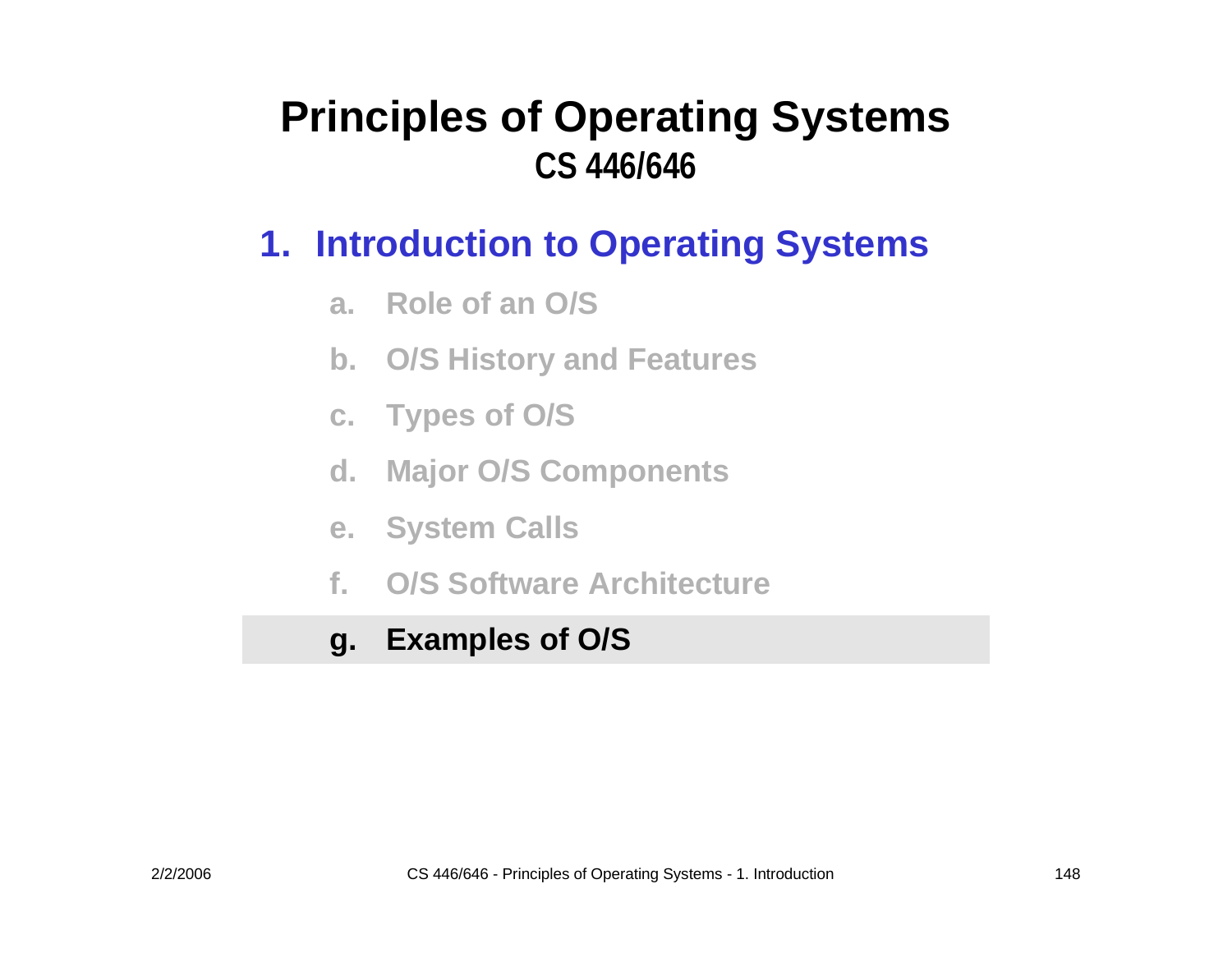#### **1. Introduction to Operating Systems**

- **a. Role of an O/S**
- **b. O/S History and Features**
- **c. Types of O / S**
- **d. Major O/S Components**
- **e. System Calls**
- **f.O/S Software Architecture**
- **g. Examples of O/S**